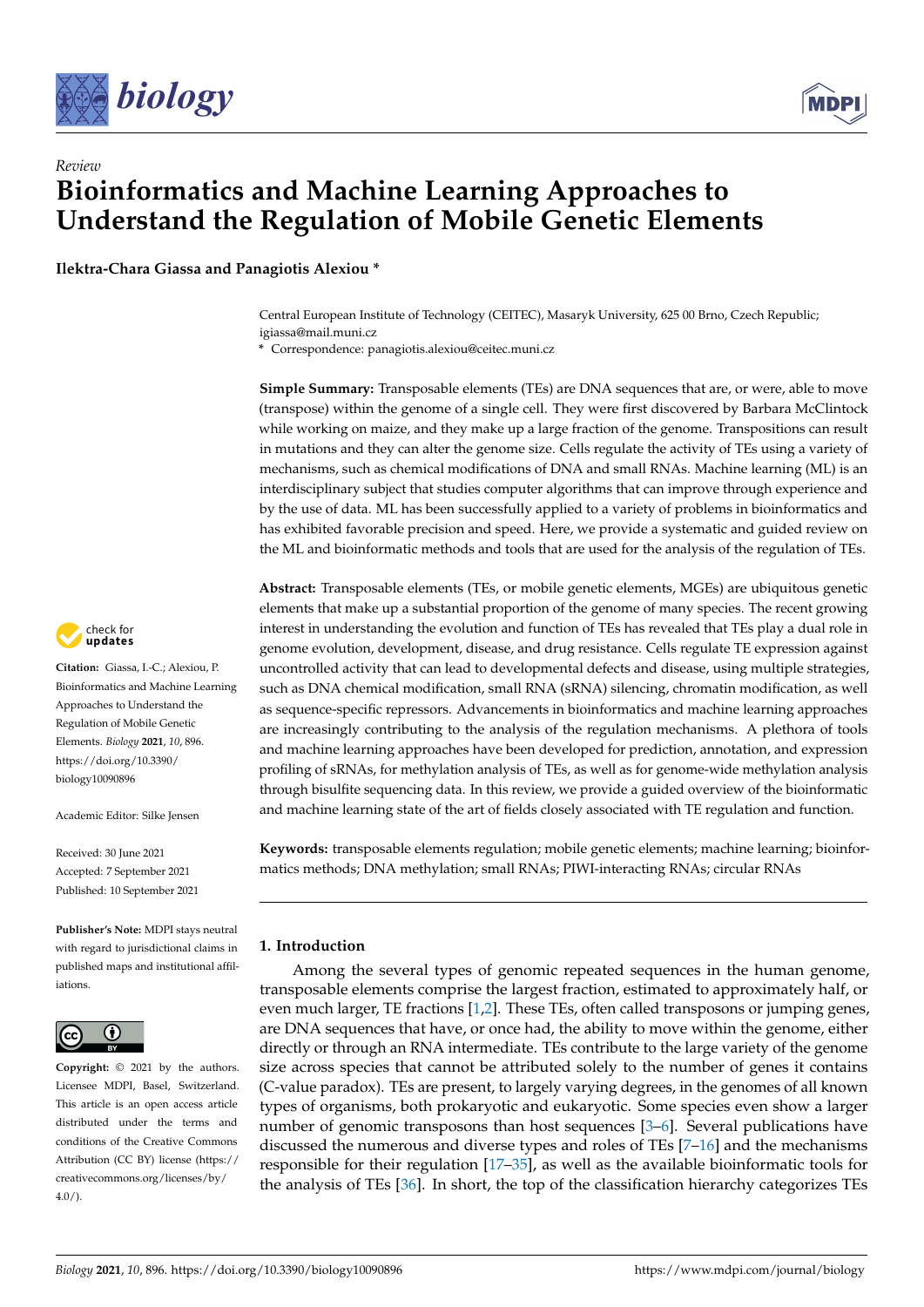in two major types. Class I TEs, also called retrotransposons, transpose via an RNA intermediate that is subsequently reverse transcribed to cDNA before inserting elsewhere in the genome. Class II TEs, also called DNA transposons, directly excise themselves from one location before reinsertion. Retrotransposons can be distinguished in long terminal repeat (LTR) elements, which are more abundant in plants, and in non-LTR elements, from which long interspersed nuclear elements (LINEs) enrich most animal genomes. A considerable portion (close to 20%) of the human and mouse genomes are comprised of LINE-1 [\[37](#page-16-2)[,38\]](#page-16-3). The vast majority of TEs in the human genome have lost the ability to fully mobilize [\[39–](#page-16-4)[41\]](#page-16-5). The exception to that are 80–100 human-specific LINE-1 element (L1HS) that are the only fully autonomous TE with the ability to generate new transposition events in human to date [\[41\]](#page-16-5). However, most TEs have retained some level of functionality, including the ability to direct their own transcription.

Thus, transcriptome-wide sequencing assays, like RNA-seq, frequently include transposon-derived transcripts among the set of expressed sequences. Moreover, some transposon transcripts have been co-opted to play a role in host function. Particularly during early development, some expressed transposon transcripts have been shown to be necessary for proper cell differentiation and maintenance of identity [\[42–](#page-16-6)[46\]](#page-16-7). In addition to their roles in general cellular function, several types of transposons have become intricately entangled within gene regulatory networks, [\[47\]](#page-16-8) contributing both to cis-regulatory sequences [\[48–](#page-17-0)[50\]](#page-17-1) as well as general chromatin environments [\[51–](#page-17-2)[53\]](#page-17-3). For this reason, it is paramount that we consider the contribution of repetitive elements as we unravel the genomic and epigenomic landscapes of gene expression regulation.

Even though most TEs affect the host only in a neutral fashion, certain transpositions might have a deleterious effect. These transpositions can disrupt gene function or cause compromising chromosomal rearrangements, as evident in the more than 120 diseases connected to TE insertions in human [\[54–](#page-17-4)[57\]](#page-17-5). Selective pressure on host organisms has driven the development of diverse transcriptional and post-transcriptional mechanisms to suppress and control TE activity. Within those mechanisms fall small RNAs, ATPdependent chromatin remodelers, DNA methylation, and Krüppel-associated box (KRAB) zinc-finger proteins (ZFPs), the latter thought to have evolved along with TEs [\[49](#page-17-6)[,58](#page-17-7)[–62\]](#page-17-8).

Machine learning (ML) is the development and application of computer algorithms that are able to improve a performance criterion through experience and by the use of data to build a model [\[63,](#page-17-9)[64\]](#page-17-10). ML has been successfully applied to a variety of bioinformatics problems in the fields of biology and medicine [\[65](#page-17-11)[,66\]](#page-17-12), with favorable results in terms of precision and speed. Recent advancements in experimental techniques have led to the exponential growth of the amount of biological data. That growth resulted in two major issues: the storage and management of big data and their meaningful interpretation. ML has already been extensively used for knowledge discovery via converting that bulk of data into biological knowledge of the underlying mechanisms in the form of testable models [\[67\]](#page-17-13).

Machine learning (ML) is a multidomain interdisciplinary subject. There are many different statistical, probabilistic, and optimization techniques that can be implemented as the learning methods. Logistic regression, artificial neural networks (ANN), random forest (RF), and Support Vector Machine (SVM) are frequently used learning methods. Artificial neural network (ANN) models are powerful tools in ML. They can approximate functions and dynamics by learning from examples and were originally meant to simulate the functioning of a human brain [\[68\]](#page-17-14). A Convolutional Neural Network (CNN) is a type of ANN inspired by biological processes in the sense that the connectivity pattern between neurons resembles the organization of the animal visual cortex [\[69\]](#page-17-15). Random forest (RF) is an ensemble method that constructs a multitude of decision trees serving for regression and classification tasks [\[70\]](#page-17-16). For classification purposes, an RF can construct multiple independent decision trees from the original features of the training data set and then fuse all trees by voting to obtain an optimal model. Support Vector Machines (SVMs) are supervised learning models that can perform (linear or non-linear) classification and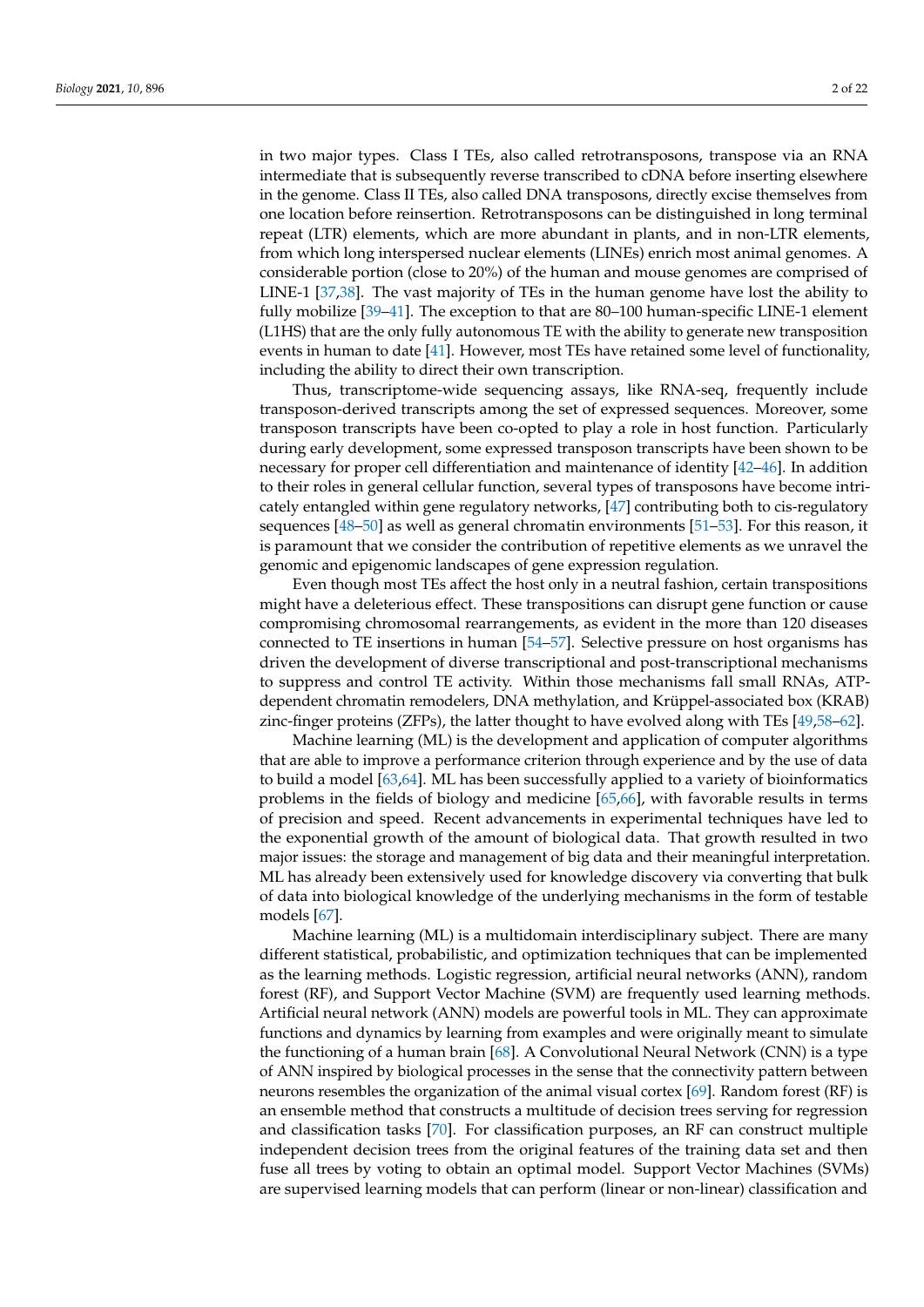regression analysis. SVMs are very powerful at recognizing subtle patterns in complex datasets [\[71\]](#page-17-17).

For the assessment of classification tasks, a set of useful metrics are used. Sensitivity or recall (Sn, also called true positive rate, TRP) is the proportion of true positive observations. Specificity (Sp) is the proportion of true negative observations. Accuracy (Acc) is the ratio of true positive observations to the total observations. Precision (Pre) is the ratio of true positive observations to the total predicted positive observations, and Matthew's Correlation Coefficient (MCC) is a measure of the quality of binary classification. In short, the metrics are defined as such:

$$
Sn = \frac{TP}{TP + FN}
$$
 (1)

$$
Sp = \frac{TN}{TN + FP} = 1 - FPR
$$
 (2)

$$
Acc = \frac{TN + TP}{TN + TP + FP + FN}
$$
\n(3)

$$
\text{Pre} = \frac{\text{TP}}{\text{TP} + \text{FP}} \tag{4}
$$

$$
MCC = \frac{TP \times TN - FP \times FN}{\sqrt{(TP + FP)(TP + FN)(TN + FP)(TN + FN)}}
$$
(5)

TP and FP are the numbers of true positive and false positive assessments, respectively. Additionally, TN and FN are the numbers of true negative and false negative assessments, respectively, and FPR is the false positive rate.

Another widely used measure of performance is the Receiver Operator Characteristic (ROC) curve. ROC is a probability plot of the TPR against the FPR for various discrimination thresholds, and practically indicates the diagnostic ability of a binary classifier. A summary of the ROC curve is the area under the curve (AUC). The higher the AUC, the better the performance of the classifier at distinguishing the positive and negative classes. Lastly, an important technique for the validation of ML models is the so-called cross-validation (CV). CV is used to test the ability of the model to predict new data (data not used when training and testing the model). In the case of the *k*-fold CV (abbreviated as *k*-CV, with 10-CV being commonly used), the original dataset is partitioned into *k* subdatasets of equal size. One of the datasets is used as the validation dataset and the remaining *k*-1 are used for the training of the model. This process is repeated *k* times.

Here we present a systematic review of the numerous bioinformatics and ML methods and tools employed in the analysis of the mechanisms that regulate the expression of TEs. We discuss the basic features of each method, potential comparative performance among them, as well as data and code availability. For easier navigation through the review, the various tools are grouped based on the primary analysis they perform: on DNA methylation or small RNA data. In the latter case, the tools that serve for the analysis of a single small RNA type (namely PIWI-interacting RNAs, circular RNAs) are grouped separately.

## **2. Methods and Techniques**

#### *2.1. Analysis of DNA Methylation*

A safeguard mechanism to suppress the activity of TEs is the methylation of cytosine nucleotides to produce 5-methylcytosine (5mC), a modification that can induce transcriptional silencing of the methylated locus. Cytosine DNA methylation is a stable epigenetic mark that is critical for diverse biological processes, such as gene and transposon silencing, imprinting, and X chromosome inactivation [\[72\]](#page-17-18). Bisulfite sequencing (BS) is a powerful technique for the study of DNA cytosine methylation [\[73\]](#page-17-19). In tandem with next-generation sequencing (NGS) technology, it can potentially detect the methylation status of every cytosine in the genome. Bisulfite treatment of DNA does not affect the 5-methylcytosines; however, non-methylated Cytosines are converted into Uracils, which are further converted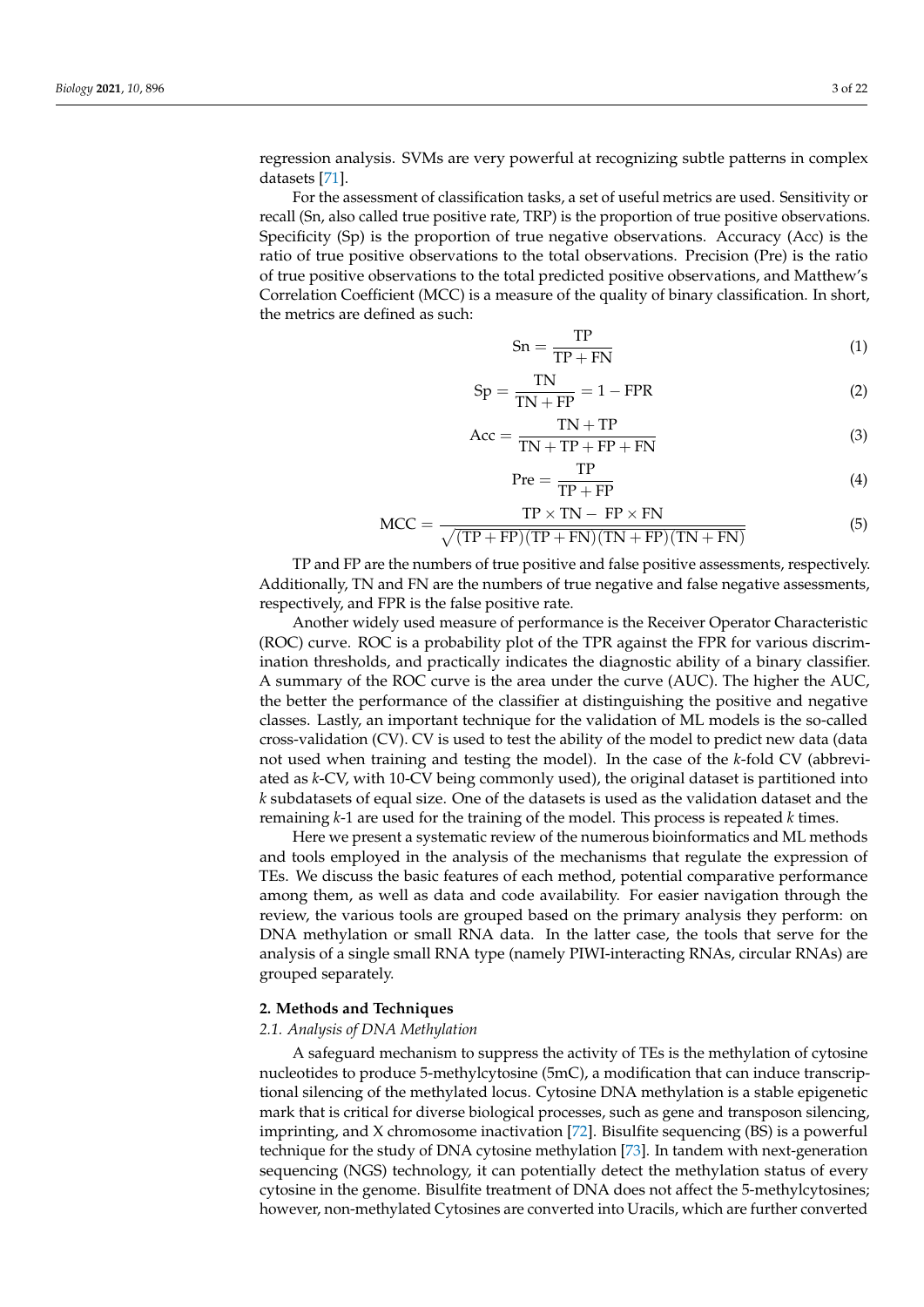into Thymines during the subsequent PCR amplification. This two-step process produces four individual strands of DNA for any given genomic locus, all of which can potentially appear in a sequencing experiment.

There are two distinct types of bisulfite libraries: in the first case (BS-seq), the sequencing library is generated in a directional manner, so that the actual sequencing reads correspond to a bisulfite converted version of either the original forward or reverse strand [\[74\]](#page-17-20), whereas in the second case (MethylC-seq), the strand specificity is not preserved [\[75\]](#page-17-21). In the latter case, all four possible bisulfite DNA strands are sequenced at roughly the same frequency.

The task of mapping the bisulfite-treated sequences to a reference genome is a significant computational challenge due to a number of reasons: reduced complexity of the DNA code, there are up to four DNA strands to be analyzed, and the fact that each read can theoretically exist in all possible methylation states. Ambiguous reads (reads that map to both the converted and unconverted reference genomes) are a great challenge in BS sequencing so that many relevant software packages avoid that issue by not including multimapped reads, among them BSMAP [\[76\]](#page-17-22), Bismark [\[77\]](#page-18-0), MOABS [\[78\]](#page-18-1), and BS-Seeker3 [\[79\]](#page-18-2). On the other hand, tools like TEPID [\[80\]](#page-18-3) and EpiTEome [\[81\]](#page-18-4) include the analysis of split reads that cross junctions between TEs and uniquely mappable genome regions.

BSMAP [\[76\]](#page-17-22), published in 2009, is a general-purpose bisulfite reads mapping algorithm for the analysis of whole-genome shotgun BS-seq data. BSMAP addressed the issues faced when mapping high-throughput bisulfite reads to the reference genome. Those issues include increased searching space, reduced complexity of bisulfite sequence, asymmetric cytosine to thymine alignments, and multiple CpG heterogeneous methylation. The algorithm aligns with a wildcard approach: it enumerates all possible combinations of  $C/T$ conversion in the BS read to find the uniquely mapping position with the least mismatches on the reference genome and it supports gapped/pair-end alignment, iterative trimming of low-quality base pairs, and multi-thread parallel computing.

BS Seeker [\[82\]](#page-18-5) converts the genome to a three-letter alphabet and aligns the bisulfitetreated reads to a reference genome using the Bowtie aligner [\[83\]](#page-18-6). The algorithm is able to work with data from both BS-seq [\[75\]](#page-17-21) and MethylC-seq [\[84\]](#page-18-7) protocols. Mapping ambiguity is reduced by accounting for tags that are generated by certain library construction protocols [\[75\]](#page-17-21). Post-processing of the alignments removes non-unique and low-quality mappings based on the (user-defined) allowed number of mismatches. The performance of the method was compared with the previously published methods RMAP [\[85\]](#page-18-8), Maq [\[86\]](#page-18-9), and BSMAP [\[76\]](#page-17-22) on simulated 36-mer BS reads from human chromosome 21 that were mapped using both BS-seq and MethylC-seq protocols. The results showed that when the protocol used includes tags [\[75\]](#page-17-21), BS Seeker has the highest accuracy and the shortest run time (around 4 min for 1 million reads); otherwise its performance is very comparable to RMAP.

Two updated versions followed in 2013 and 2018, respectively: BS-Seeker2 [\[87\]](#page-18-10) and BS-seeker3 [\[79\]](#page-18-2). The former improved the mappability by using local alignment and it provides additional filtering out of reads with incomplete BS conversion, while the latter offers ultra-fast aligning of the reads and better visualization of the methylation data.

Bismark [\[77\]](#page-18-0) was the first published BS-Seq aligner to handle single- and paired-end mapping of both directional and non-directional bisulfite libraries. The methylation output discriminates between sequence context (CpG, CHG, or CHH, where H is any base but G) and can be also obtained in an alignment strand-specific format, a very useful option to study asymmetric methylation (hemi- or CHH methylation) in a strand-specific manner. Bismark, like BS Seeker, adopts an "in silico bisulfite conversion" strategy, where all the Cs in both the reads and the reference are converted to Ts prior to alignment, thus resulting in a three-letter genome. A direct comparison of Bismark with BS Seeker [\[82\]](#page-18-5) returned a very similar number of alignments in a similar time scale and efficiency.

MOABS [\[78\]](#page-18-1) is a pipeline written in  $C++$  that detects differential methylation with 10-fold coverage at single-CpG resolution based on a Beta-Binomial hierarchical model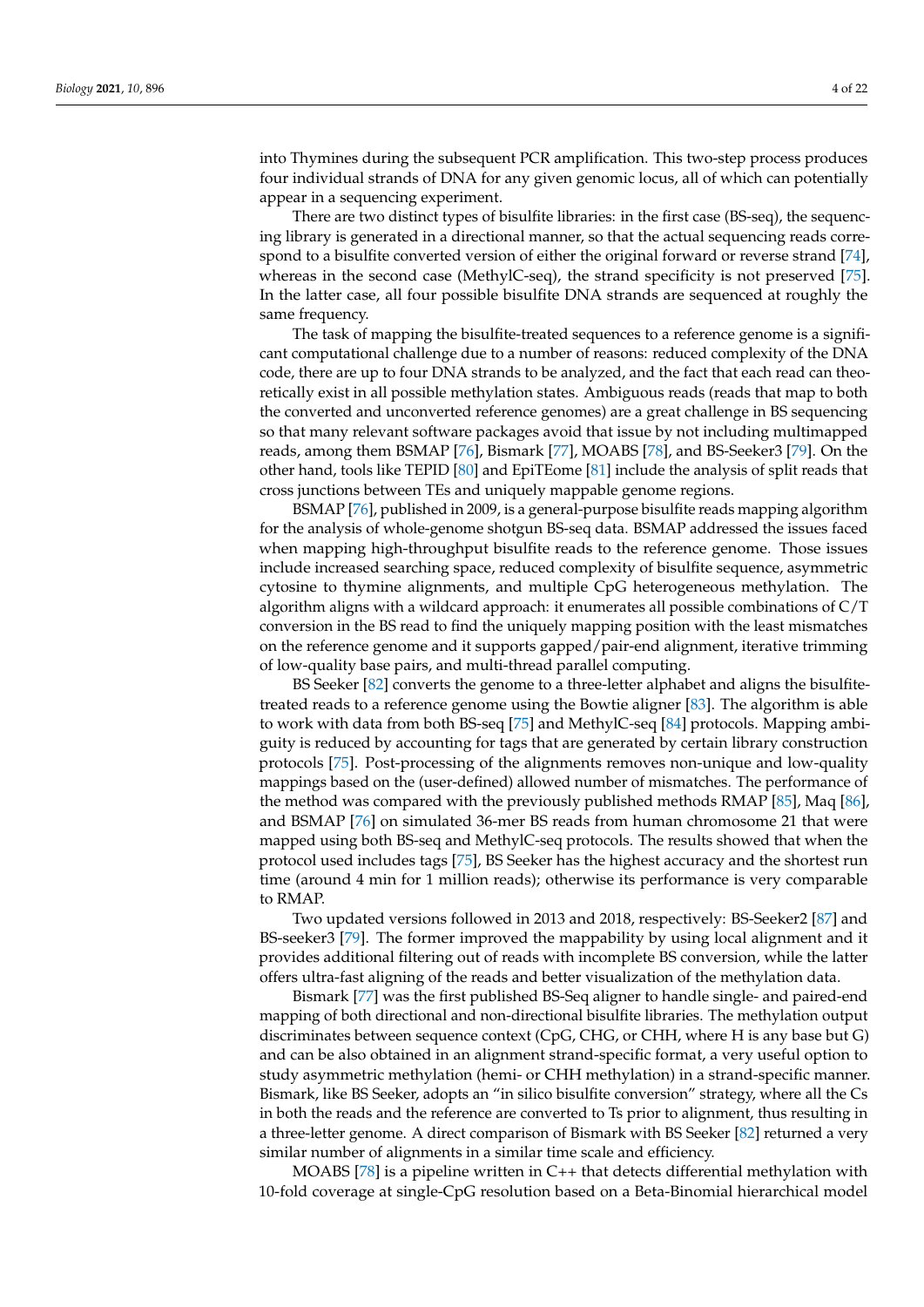and is capable of processing two billion reads in 24 CPU hours. The method captures both sampling and biological variations, it corrects the depth bias that arises from the fact that sequencing depth is normally higher (or lower) in high (or low) copy-number regions, and it provides a single innovative metric that reports on the combined biological and statistical significance of differential methylation. MOABS integrates a number of BS-seq procedures, e.g., read mapping, methylation ratio calling, identification of hypo- or hyper- methylated regions from one sample, and differential methylation from multiple samples.

MOABS outperforms other algorithms, such as Fisher's exact test [\[74\]](#page-17-20) and BSmooth (the first program that accounted for biological variation using a modified t-test) [\[88\]](#page-18-11) on simulated and real BS-seq data, especially at low sequencing depth. MOABS also offers the possibility to extend the analysis to differential 5-hydroxymethylcytosine (5hmC) analysis using the Reduced Representation Bisulfite Sequencing (RRBS) [\[89\]](#page-18-12) protocol and Oxidative Bisulfite Sequencing (oxBS-seq) [\[90\]](#page-18-13).

In *Arabidopsis thaliana*, DNA methylation occurs in three DNA sequence contexts: mCG, mCHG, and mCHH. A great source of genetic differences between individuals is the variation in TE content [\[91\]](#page-18-14), which highlights the importance of the identification of TE variants. In 2016, Stuart et al. introduced TEPID (Transposable Element Polymorphism IDentification) [\[80\]](#page-18-3), an algorithm for accurately mapping the locations of TE presence/absence variants with respect to a reference genome. The analysis of TE methylation levels is reinforced by including the analysis of split reads that cross junctions between TEs and uniquely mappable genome regions. The authors applied the method on genome resequencing data for 216 different Arabidopsis accessions [\[92\]](#page-18-15). The analysis discovered, among other findings, that the majority of the TE variants were due to the de novo insertion of TEs, while a smaller subset was possibly due to the deletion of ancestral TE copies, mostly around the pericentromeric regions. Furthermore, it was found that a TE insertion is connected with an increase in flanking DNA methylation levels, whereas the deletion of an ancestral TE was often not associated with a corresponding decrease in flanking DNA methylation levels.

The methylation analysis of non-reference and mobile TEs required both genome resequencing and MethylC-seq datasets. EpiTEome [\[81\]](#page-18-4) is the first pipeline that combines the detection of new TE insertion sites, and the methylation states of the insertion and the surrounding site from a single MethylC-seq dataset. The preprocessing step includes trimming and filtering the reads and mapping them to the reference genome using Bismark [\[77\]](#page-18-0) or any other MethylC-seq mapping program. EpiTEome functions similarly to TEPID [\[80\]](#page-18-3) to identify new TE insertion sites. The novelty of epiTEome is the ability to detect the DNA methylation status of the transposed element and the insertion site using the exact split-reads that identified the transposition event. EpiTEome reports the DNA methylation as single-insertion alignments, as well as a meta-analysis of all insertion sites in a sample.

Bicycle [\[93\]](#page-18-16) is a pipeline designed to analyze DNA methylation data from BS sequencing experiments. Comparison with an array of publicly available pipelines demonstrates that Bicycle provides a number of features that most other tools lack, thus making it the most complete bioinformatic pipeline for the analysis of bisulfite sequencing data. The supplementary material of the above publication [\[93\]](#page-18-16) provides a thorough comparison of Bicycle with other pipelines used for the analysis of bisulfite sequencing data.

A number of additional improvements for methylation analysis have been proposed. Among them, a method to assess the low mappability of young TEs, like L1-Ta, in the human genome, was repurposed by Shukla et al. [\[94\]](#page-18-17) so as to align BS reads to a consensus sequence. Noshay et al. [\[95\]](#page-18-18) described an interesting method that first rigorously determines the average genome-wide bisulfite conversion rates, and subsequently uses this as a parameter to deal with mapping ambiguities from differences in conversion rates. DNA methylation analysis, however, still remains a challenging bioinformatic task that requires further study.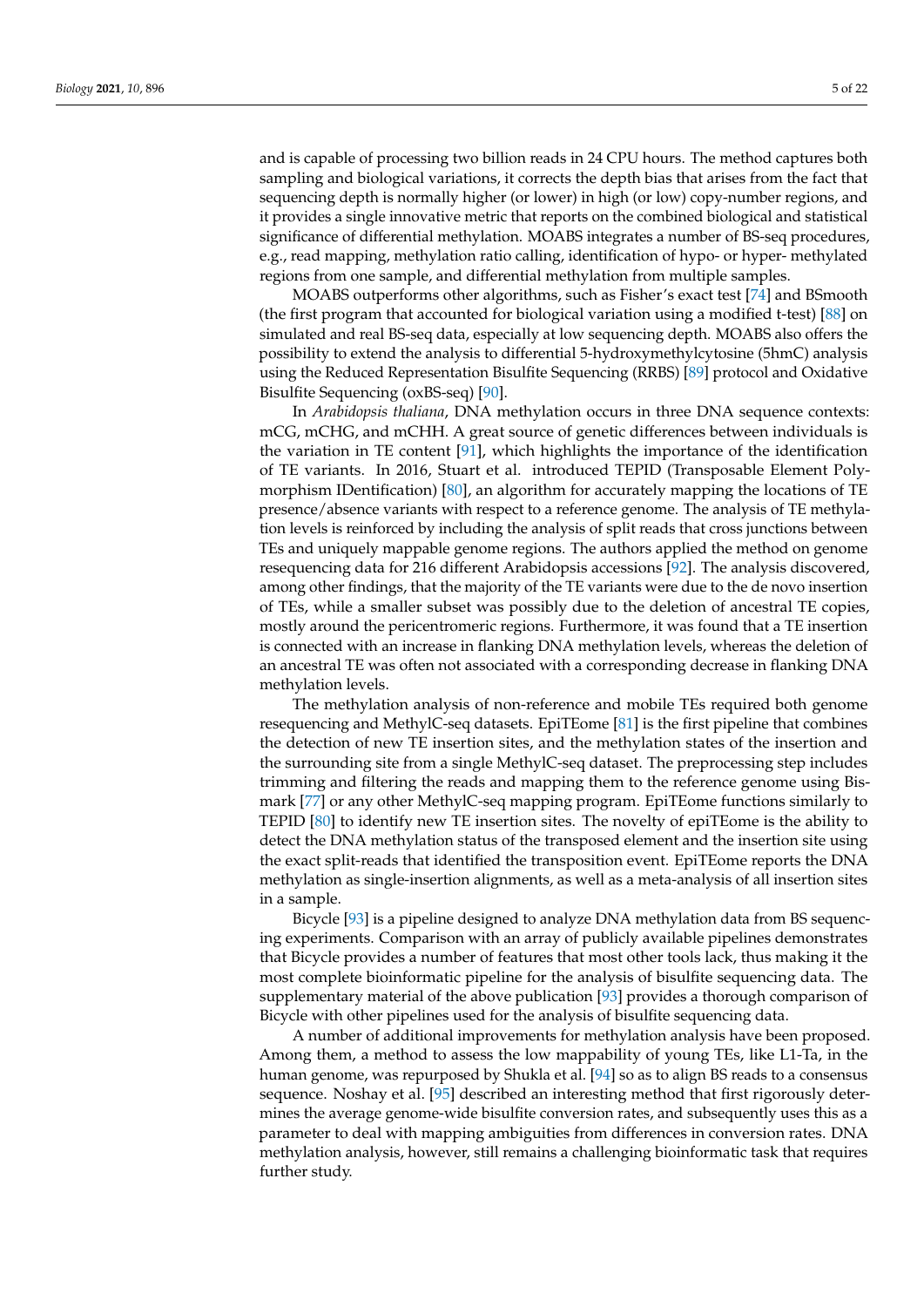# *2.2. Analysis of Small RNA Expression*

Small RNAs (sRNAs) can act either transcriptionally by leading the epigenetic modifications at TE loci, or post-transcriptionally through targeted RNA degradation. sRNAs of the PIWI-interacting RNA (piRNA) class are the most potent silencers of TEs in germline cells [\[24\]](#page-16-9). In somatic tissues, two additional classes of small RNAs contribute to TE silencing: short interfering RNAs (siRNAs) derived from expressed transposon transcripts [\[81\]](#page-18-4) and the more recently described 30 tRNA-derived fragments (30 tRFs) [\[96\]](#page-18-19). Thus, it becomes evident that considering sRNAs and accurately quantifying their production is pivotal to the study of transposon biology. To this end, several packages have been released to investigate sRNA classes, which prove particularly challenging when derived from repetitive loci in the genome as they are short in length, typically between 18–36 nucleotides. Some methods have largely considered sRNA classes separately; however, several packages (e.g., unitas [\[97\]](#page-18-20) and TEsmall [\[98\]](#page-18-21)) consider sRNA classes comprehensively to facilitate proper normalization of heterogeneous sRNA libraries, and to facilitate differential expression analysis across classes while taking into consideration ambiguously mapped reads.

Even though microRNAs (miRNAs) are not considered to be largely involved in the regulation of TEs, a non-negligible fraction of miRNAs appears in a large number of copies in the genome [\[99–](#page-18-22)[101\]](#page-18-23), thus highlighting the significance of tools for the study of TEs that provide multimapped reads. For more on the topic of miRNAs and TEs, there is a number of relevant publications [\[102–](#page-18-24)[106\]](#page-19-0).

#### 2.2.1. Tools for the Analysis of Multiple sRNA Types

In 2008, Moxon et al. presented a toolkit for analyzing large-scale plant small RNA datasets [\[107\]](#page-19-1), especially micro RNAs and trans-acting siRNAs (ta-siRNAs) that can both induce post-transcriptional silencing of target genes. The web-based tools can identify mature miRNAs and their precursors, compare sRNA expression profiles under varying conditions or between mutants and wild-type, and predict ta-siRNA. The successor of the toolkit is the UEA sRNA workbench [\[108\]](#page-19-2), a downloadable suite of tools that provides a user-friendly platform to create workflows for processing sRNA next-generation sequencing data. The workbench offers an enhanced version of the functions of its predecessor, as well as complemented with easily accessible complementary visualization tools.

MiRanalyzer [\[109\]](#page-19-3) is a web server tool that aimed to perform the analysis of the upcoming large amount of sRNAs deep-sequencing data. Using a list of unique miRNA reads and their expression levels, MiRanalyzer detects the known miRNAs, maps the remaining reads against transcribed sequences, and predicts new microRNAs. The tool is based on a random forest learning scheme that employs a selection of features (associated with nucleotide sequence, structure, and energy) based on their information gain. The prediction model was built on datasets from Human, rat, and *C. elegans* and reaches AUC values of 97.9% and recall values of up to 75% on unseen data.

SeqBuster [\[110\]](#page-19-4) is another web-based tool that analyzes large-scale sRNA datasets, and the first to characterize isomiRs [\[111\]](#page-19-5), miRNA variants, that usually arise as a result of enzymatic 5'- or 3'-trimming, 3' nucleotide addition or nucleotide substitution) [\[112](#page-19-6)-115]. The packages perform a variety of analyses, including identification of sRNAs, distribution of their length and frequency, and comparative expression levels of different sRNA loci between different samples. Application of SeqBuster to small-RNA datasets of human embryonic stem cells revealed that most miRNAs present different types of isomiRs, some of them being associated with stem cell differentiation. The authors also provide a standalone version, which allows for annotation against any custom database.

DARIO [\[116\]](#page-19-8) is a web service that allows the study of short read data from sRNAseq experiments. Using mapped reads as an input, DARIO performs quality control, overlaps them with user-selected gene models, quantifies the RNA expression based on annotated ncRNAs from different ncRNA databases, and predicts new ncRNAs via a random forest classifier. DARIO supports the following assemblies as reference genomes: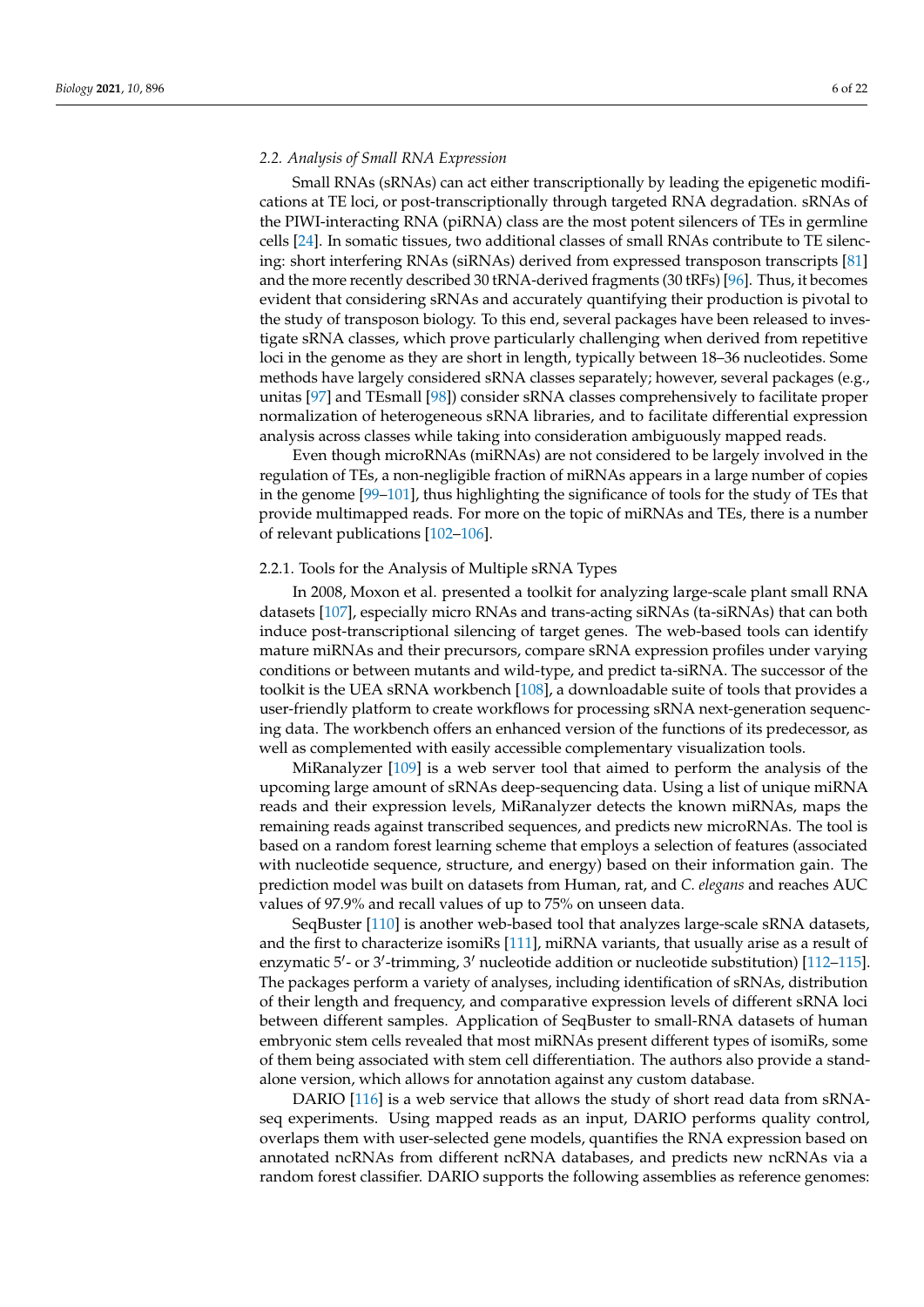human (hg18 and hg19), mouse (mm9 and mm10), Rhesus monkey, Zebrafish, *C. elegans*, and *D. melanogaster*.

miRDeep2 [\[117\]](#page-19-9) is a user-friendly update and extension of miRDeep [\[118\]](#page-19-10), an algorithm that uses a probabilistic model of miRNA biogenesis to score the fit of sequenced RNAs to the biological model of miRNA biogenesis. The improved algorithm identifies canonical and non-canonical miRNAs such as those derived from TEs and informs on highconfidence candidates that are detected in at least two independent samples. miRDeep2 was tested on high-throughput sequencing data from seven animal species representing the major animal clades. In all clades tested, the algorithm identified miRNAs with high accuracy (98.6–99.9%) and sensitivity (71–90%), and it reported hundreds of novel miRNAs.

miRTools [\[119\]](#page-19-11) is a web service for the classification of sRNAs, annotation of known miRNAs based on NGS data, prediction of novel miRNAs, and identification of differentially expressed miRNAs. A few years later, its improved version, mirTools 2.0 [\[120\]](#page-19-12) offered a series of additional features: detection and profiling of more types of ncRNAs (such as tRNAs, snRNAs, snoRNAs, rRNAs, and piRNAs), identification of miRNA-targeted genes, detection of differentially expressed ncRNA, as well as a standalone version of the tools. However, the webserver of mirTools is currently inaccessible.

ShortStack [\[121\]](#page-19-13) is a stand-alone application that allows for the analysis of referencealigned sRNA-seq data and de novo annotation and quantification of the inferred sRNA genes. It provides highly specific annotation of miRNA loci in all tested plant (*Arabidopsis*, tomato, rice, and maize) and animal (*D. melanogaster*, mouse, and human) species. ShortStack reports on parameters relevant to sRNAgene annotation, such as size distributions, repetitiveness, strandedness, hairpin-association, miRNA annotation, and phasing. ShortStack uses modest computational resources and has comparable performance with previously published tools (e.g., UEA sRNA workbench) upon testing on sRNA-seq data set from wild-type *Arabidopsis* leaves.

sRNAtoolbox [\[122\]](#page-19-14) is a web-interfaced set of interconnected tools, including expression profiling from deep sequencing data via the sRNAbench tool [\[123\]](#page-19-15)), consensus differential expression, consensus target prediction, blast search against several remote databases, and visualization of sRNAs (differential) expression. All tools can be used independently or for the exploration and downstream analysis of sRNAbench results. An updated version of the sRNAtoolbox [\[124\]](#page-19-16) features additions such as new reference genomes from Ensembl, bacteria and virus collections from NCBI, and microRNA reference sequences from MirGeneDB, as well as parallel launching of several jobs (batch mode).

Chimira [\[125\]](#page-19-17) is a web-based system for fast analysis of miRNAs from small RNAseq data and identification of epi-transcriptomic modifications (5'- and 3'-modifications, internal modifications, or variation), based on which it can identify global microRNA modification profiles. The input sequences are automatically cleaned, trimmed, size selected, and mapped directly to miRNA hairpin sequences. Chimira offers a set of tools for the interpretation and visualization of the results that facilitates the comparative analysis of the input samples. The results from benchmarking show that Chimira offers faster execution than Oasis [\[126\]](#page-19-18).

The accurate annotation and analysis of short non-coding RNAs (sncRNAs) often required the installation of multiple tools with possibly different technical limitations (e.g., dependencies, operating system). Gebert et al. [\[97\]](#page-18-20) developed unitas, a software that provides complete annotation in a manner suitable for non-expert users. By using a single tool, one can overcome the issue of the normalization of multiple mapping sequences. unitas supports the species with available ncRNA reference sequences in the Ensembl databases and provides standalone precompiled for Linux, Mac, and Windows systems.

Published in 2018, TEsmall [\[98\]](#page-18-21) is a novel software package that allows for simultaneous mapping, annotation, and relative quantification of a variety of sRNAs types including structural RNAs, miRNAs, siRNAs, and piRNAs on a common scale. Thus, it enables the study of the expression trends among different sRNA types and provides an insight into the cross-talk between sRNA regulatory pathways. Given the appropriate annotation,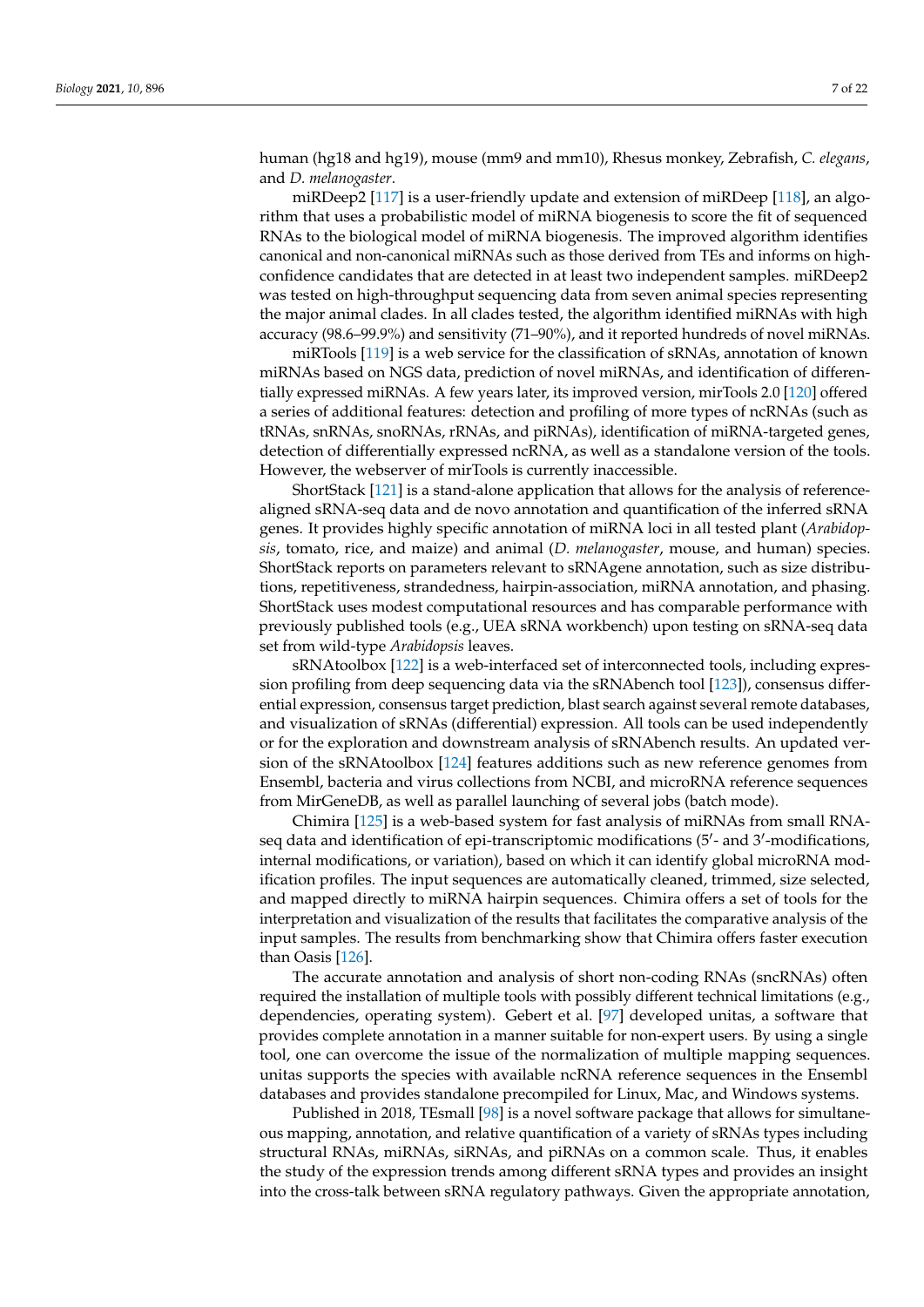TEsmall can provide the same functions for any novel type of sRNA. TEsmall can shed light on the complex regulatory networks of different types of sRNAs that act cooperatively, especially in the area of transposon silencing. It is known that siRNAs and piRNAs repress TEs in somatic cells and the germline, respectively, but also piRNAs are found to act in conjunction with siRNAs to perform this role, whereas in plants miRNAs might serve as an intermediate to form siRNAs [\[127](#page-19-19)[–129\]](#page-19-20).

Oasis 2 [\[130\]](#page-19-21) is a web application useful for detecting and classifying sRNAs, as well as for analyzing their differential expression. Oasis 2 is a faster and more accurate version of Oasis [\[126\]](#page-19-18) (accuracy of around 87% for Oasis 2 versus 80% for the original application) that also recognizes potential cross-species miRNAs and viral and bacterial sRNAs in infected samples and provides the option for interactively visualizing novel miRNAs and querying them against 14 supported genomes or the Oasis database of miRNAs and miRNA families.

sRNAPipe [\[131\]](#page-19-22) is a user-friendly pipeline that offers a range of analyses for small RNA-seq data. The pipeline performs successive steps of mapping small RNA-seq reads to chromosomes, TEs, gene transcripts, miRNAs, small nuclear RNAs, rRNAs, and tRNAs. It also provides individual mapping, counting, and normalization for chromosomes, TEs, and gene transcripts, and tests ping-pong amplification for putative piRNAs. sRNAPipe allows for the rapid and precise analysis of high-throughput data and it generates publicationquality figures and graphs. It is available in both the Galaxy Toolshed and via GitHub.

Also based on the Galaxy framework, RNA workbench 2.0 [\[132\]](#page-20-0) is a comprehensive set of analysis tools and consolidated workflows. It integrates an abundance (more than 100) tools useful in the field of RNA research, such as RNA alignment, annotation, target prediction, and RNA-RNA interaction.

GeneTEflow [\[133\]](#page-20-1) is a fully automated, reproducible, and platform-independent workflow that allows the comprehensive analysis of both genes and locus-specific TEs expression from RNA-Seq data employing different technologies (Nextflow [\[134\]](#page-20-2) and Docker [\[135\]](#page-20-3)). The pipeline can be extended to include additional types of analysis such as alternative splicing and fusion genes.

Manatee [\[136\]](#page-20-4) is an algorithm for the quantification of sRNA classes. In contrast to many available sRNA analysis pipelines, Manatee rescues highly multimapping and unaligned reads based on available annotation and robust density information and is capable of identifying and quantifying expression from isomiRs and unannotated loci that could give rise to yet unknown sRNAs. Performance comparison on real and simulated data shows that other state-of-the-art methods (among them ShortStack [\[121\]](#page-19-13) and sRNAbench [\[124\]](#page-19-16)) tend to overestimate transcripts with zero abundance in the simulated dataset and underestimate/assign zero reads to expressed and highly expressed transcripts. On the other hand, Manatee estimates counts that are the closest to the simulated abundances and achieves high accuracy across diverse sRNA classes. Moreover, Manatee can be easily implemented in pipelines, and its output is suitable for downstream analyses and functional studies.

Di Bella et al. [\[137\]](#page-20-5) published an elaborate comparative analysis of eight pipelines on RNA-seq data, including Oasis 2, sRNApipe, and sRNA workbench. Their systematic performance evaluation aims at establishing guidelines for the selection of the most appropriate workflow for each ncRNA class.

## 2.2.2. Tools for the Analysis of PIWI-Interacting RNAs

PIWI-interacting RNAs (or piRNAs) are animal-specific RNAs that comprise the largest and most heterogeneous class of the small ncRNA (sncRNA) family, with over 2 million distinct piRNA species in mouse [\[138\]](#page-20-6). They function as guides for PIWI proteins, a subfamily of Argonaute proteins. Their length is 21–35 nucleotides and they are processed from long single-stranded precursor transcripts that originate from genomic loci known as piRNA clusters. piRNA clusters have been found to contain remnants of transposons in arthropods, whereas in birds and mammals they encode for long non-coding RNAs that are processed into piRNAs. In the majority of mammalian species, some RNAs are involved in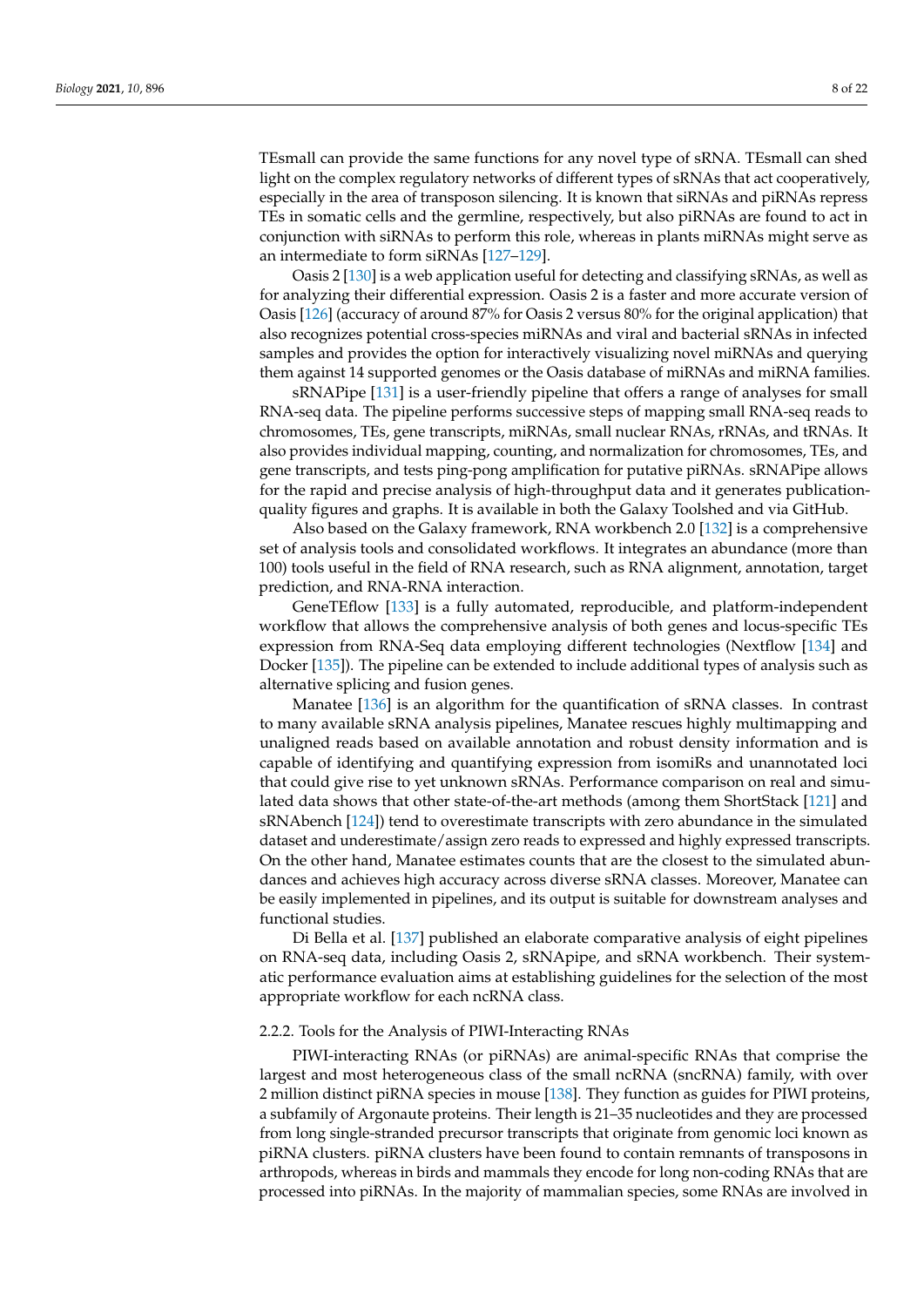the protection of the germline genome against transposon mobilization. piRNAs are mostly not conserved among species [\[139\]](#page-20-7). PIWI-interacting RNAs (piRNAs) were first identified as novel silencing RNAs in the *Drosophila melanogaster* testis two decades ago [\[140\]](#page-20-8).

Active retrotransposition is more frequent in germ cells due to the epigenetic reprogramming that primes them for totipotency [\[141\]](#page-20-9). To maintain the integrity of the genome passed on to the next generation, the metazoan germline exhibits the so-called piRNA pathway, an additional retrotransposon control based on small RNA-mediated recognition and endonucleolytic cleavage of the target TE transcripts [\[142,](#page-20-10)[143\]](#page-20-11). piRNAs are loaded into PIWI proteins and thus target the TE transcripts by sequence complementarity. The TE transcripts are subsequently cleaved, producing secondary piRNAs, which constitutes the so-called "ping-pong" cycle in fruit fly [\[59,](#page-17-23)[144–](#page-20-12)[147\]](#page-20-13). The presence and functions of piRNAs in somatic cells are not as well characterized; however, it is known that some piRNAs are common for the germline and the soma, some appear exclusively in the soma, whereas others are exclusive for each tissue type [\[148\]](#page-20-14). piRNAs were found to exhibit a bias for starting with a "U" in the 1st position and an "A" at the 10th position [\[149\]](#page-20-15).

The first bioinformatics tool for piRNA prediction was a *k*-mer scheme (2011) [\[150\]](#page-20-16) which applied the Fisher discriminant algorithm to  $k$ -mer ( $k = 1$  through 5) sequence features using small RNA data. The study trained the algorithm on datasets from nonpiRNA and piRNA sequences of five model species (rat, mouse, human, fruit fly, and nematode), and it reports precision and sensitivity of over 90% and over 60%, respectively. The authors conclude that the method can be used to identify piRNAs of non-model organisms without complete genome sequences; however, the web server is currently out of order.

Pibomd (2014) [\[151\]](#page-20-17) is an SVM algorithm for piRNA identification based on motif discovery. Pibomd employed the computational biology tool Teiresias [\[152\]](#page-20-18) to identify motifs of variable length that appear frequently in mouse piRNA and non-piRNA sequences and developed an SVM classifier that uses those motifs as features. Training of an imbalanced SVM classifier (Asym-Pibomd) on the same training and testing datasets provided higher specificity but lower sensitivity than the balanced SVM classifier; however still higher sensitivity and accuracy than the *k*-mer scheme [\[150\]](#page-20-16) on identifying mouse piRNAs. Analysis of the distribution of the motifs showed uniform distribution of motifs in the non-piRNA sequences but significant motif enrichment on the  $5'$ - and/or  $3'$ -end of the piRNA sequences. The web server allows users to upload multiple FASTA sequences and select the model for classification (balanced or imbalanced SVM classifier). The performance of the algorithm on datasets from five model species (rat, mouse, human, fruit fly, and nematode) is comparable to the *k*-mer scheme [\[150\]](#page-20-16) (see Table [1\)](#page-8-0).

| Method                | Sp(%) | Sn(%) | Acc $(\%)$ |
|-----------------------|-------|-------|------------|
| $k$ -mer scheme [136] | 98.4  | 52.04 | 75.22      |
| Pibomd                | 89.76 | 91.48 | 90.62      |
| Asym-Pibomd           | 96.2  | 72.68 | 84.44      |

<span id="page-8-0"></span>**Table 1.** Comparison of the performance of the imbalance and balanced SVM classifier of Pibomd with the *k*-mer scheme.

Genomic alignment of small RNA-seq data is a critical methodology for the study of small RNA. Butter (2014) [\[153\]](#page-20-19) is a Perl wrapper for samtools and for the short read aligner bowtie (ultrafast, memory-efficient short read aligner geared toward quickly aligning large sets of short DNA sequences to large genomes) [\[83](#page-18-6)[,154\]](#page-20-20) to produce small RNA-seq alignments where multimapped small RNAs tend to be placed near regions of confidently high density.

PIANO (2014) [\[155\]](#page-20-21) is a program for piRNA annotation that uses piRNA-transposon interaction information predicted by RNAplex [\[156\]](#page-20-22). piRNAs are aligned to transposons and a support vector machine (SVM) is applied on triplet elements that combine structure and sequence information extracted from piRNA-transposon matching/pairing duplexes.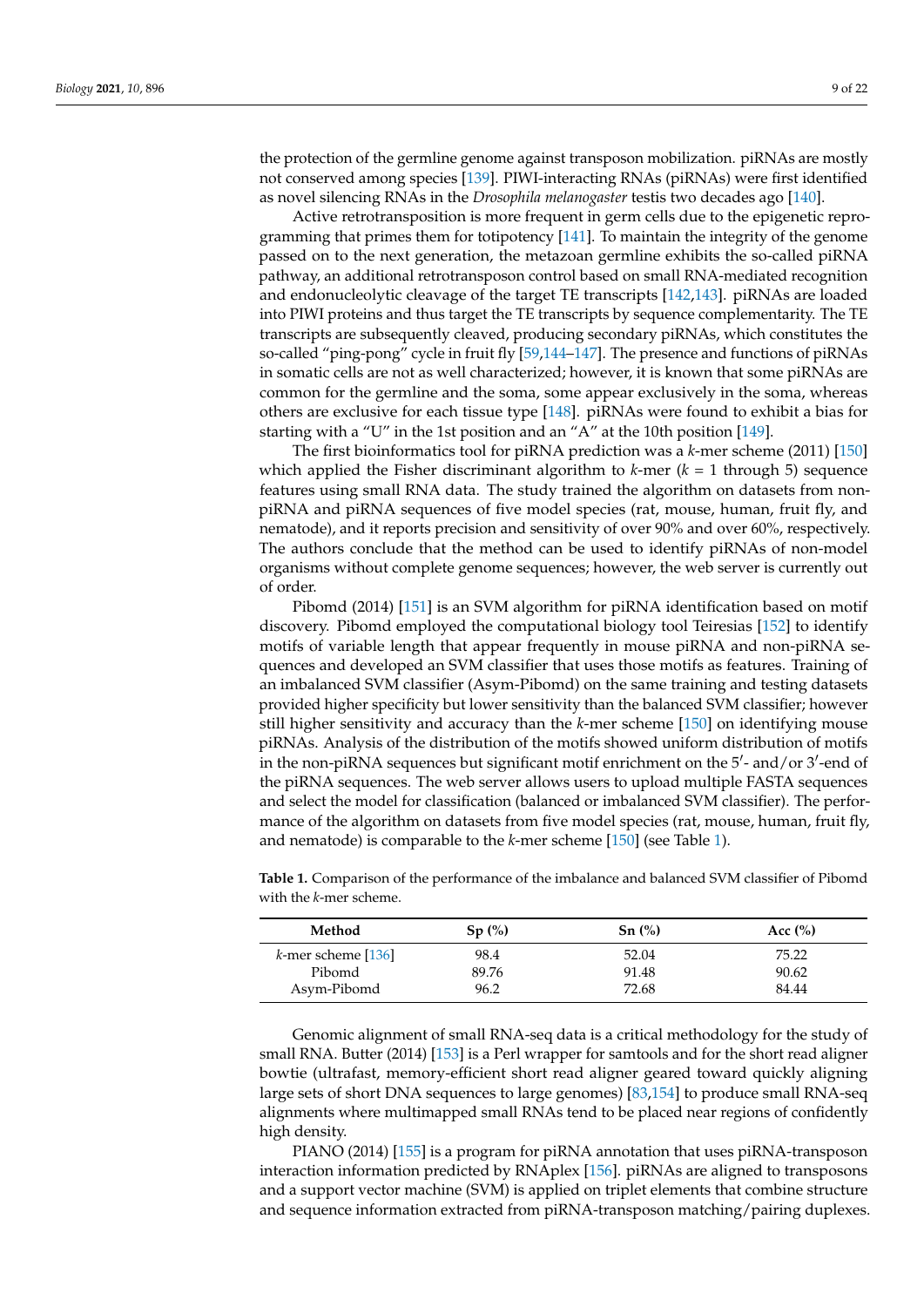The SVM classifier can predict human, mouse, and rat piRNAs, with overall accuracy greater than 90%.

Luo et al. introduced a method for differentiating transposon-derived piRNAs (2016) [\[157\]](#page-20-23) based on six sequence-derived features. The datasets were derived from NONCODE version 3.0 for 3 species, namely human, mouse, and *Drosophila* with a 1:1 ratio of positive to negative samples so that the results could be compared with those from previous studies [\[155\]](#page-20-21). The study adopted two approaches: direct combination, which merges different feature vectors, and ensemble learning, which uses the weighted average scores of individual feature-based predictors; however, the weights are determined arbitrarily based on the AUC scores of the base predictors. The prediction models employ a random forest as the main classifier engine 10-fold cross. Validation of both methods on the human dataset achieved AUC and accuracy of at least 90% and 80% respectively on all three datasets. Both methods yield higher AUC scores upon comparison with the *k*-mer method [\[150\]](#page-20-16) and PIANO [\[155\]](#page-20-21).

Another study by the same researchers developed a genetic algorithm-based weighted ensemble method named GA-WE (2016) [\[158\]](#page-20-24) for predicting transposon-derived piRNAs was trained on piRNA datasets from human, mouse, and *D. melanogaster*, shown in Table [2.](#page-9-0) The GA-WE models, in contrast with the previously described work [\[157\]](#page-20-23), determine automatically the optimal weights on the validation set. The method achieves AUC of at least 0.93 on both the balanced and unbalanced datasets by 10-fold cross-validation and it produces lower scores for cross-species experiments, indicating that piRNAs derived from different species may have different patterns. By adopting their previous work [\[157\]](#page-20-23), PIANO [\[155\]](#page-20-21), and the *k*-mer scheme [\[150\]](#page-20-16) as benchmark methods, 10-CV on the human dataset showed that GA-WE achieves higher AUC scores on all datasets. Regarding crossspecies prediction, models constructed on the mouse dataset perform better on the human dataset, possibly because of similar piRNA length distribution between the two mammals but different length distribution between mouse and *Drosophila*.

| <b>Species</b> | <b>Raw Real Pirnas</b> | Raw Non-Pirna Ncrnas | No. of Transposons |
|----------------|------------------------|----------------------|--------------------|
| Human          | 32.152                 | 59.003               | 4679.772           |
| Mouse          | 75.814                 | 43.855               | 3660.356           |
| Drosophila     | 12.903                 | 102.655              | 37.326             |

<span id="page-9-0"></span>**Table 2.** The datasets from three model organisms used for training the ensemble method.

piPipes (2015) [\[159\]](#page-20-25) is a set of five pipelines for the analysis of piRNA/transposon from different Next Generation Sequencing libraries (small RNA-seq, RNA-seq, Genomeseq, ChIP-seq, CAGE/Degradome-Seq). piPipes allows for the analysis of a single library and pair-wise comparison between two samples. It is implemented in Bash, C++, Python, Perl, and R and provides a standardized set of tools to analyze these diverse data types.

Liu et al. (2017) introduced a two-layer ensemble classifier, 2L-piRNA [\[160\]](#page-20-26), that first addressed the double question: can we predict a piRNA based solely on sequence information, and can we distinguish whether it is of the type that instructs DNA deadenylation? In its first layer, 2L-piRNA identifies whether a query RNA molecule is a piRNA or not, while in the second layer it identifies whether a piRNA has (or not) the function of instructing target mRNA deadenylation. The authors constructed a benchmark dataset consisting of 709 piRNA sequences that have the function of instructing target mRNA deadenylation, 709 piRNA sequences that do not have that function (extracted from piRBase), and 1418 non-piRNA sequences. The sequences were represented using pseudo-K-tuple nucleotide composition (PseKNC) [\[161\]](#page-20-27) for  $K = 2$ , and six helical parameters (rise, roll, shift, slide, tilt, and twist) for each possible RNA dinucleotide were taken into account. Comparison of the performance of the method with the "Accurate piRNA prediction" by Luo et al. [\[157\]](#page-20-23) and GA-WE [\[158\]](#page-20-24) showed that 2L-piRNA outperforms them on all metrics, as seen in Table [3.](#page-10-0)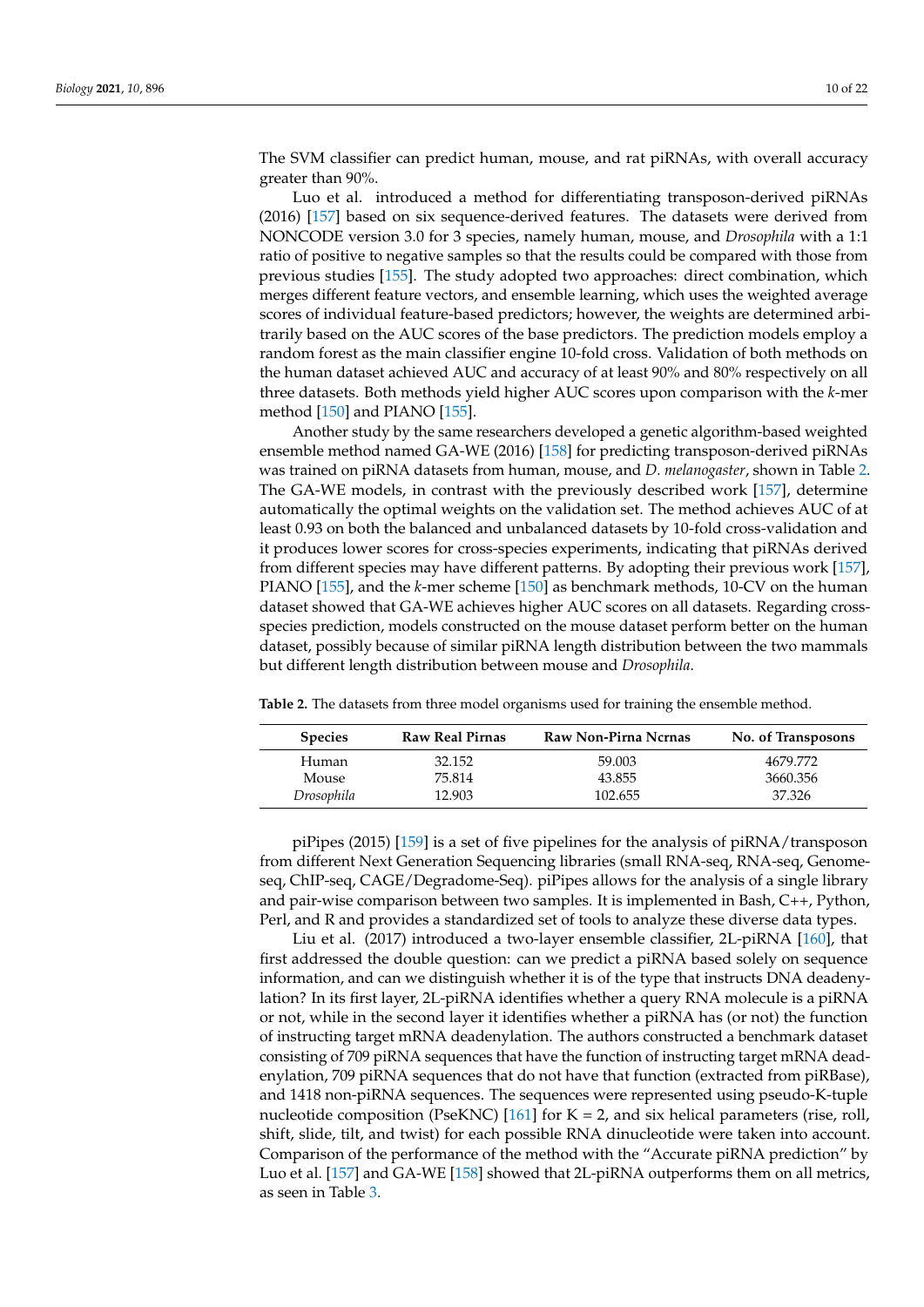| Method                          | Sn(%)     | Sp(%) | Acc $(\% )$ | MCC   |
|---------------------------------|-----------|-------|-------------|-------|
|                                 | 1st layer |       |             |       |
| 2L-piRNA                        | 88.3      | 83.9  | 86.1        | 0.723 |
| Accurate piRNA prediction [157] | 83.1      | 82.1  | 82.6        | 0.651 |
| <b>GA-WE [158]</b>              | 90.6      | 78.3  | 84.4        | 0.694 |
|                                 | 2nd layer |       |             |       |
| 2L-piRNA                        | 79.1      | 76.0  | 77.6        | 0.552 |
| Accurate piRNA prediction       | N/A       | N/A   | N/A         | N/A   |
| $GA-WE$                         | N/A       | N/A   | N/A         | N/A   |

<span id="page-10-0"></span>**Table 3.** 2L-piRNA outperforms the previously published methods across all the metrics used.

In 2014, Brayet et al. proposed piRPred [\[162\]](#page-21-0), an extensible and adaptive classification method for piRNA prediction that combines heterogeneous types of piRNA features and allows for the implementation of newly discovered piRNA characteristics. piRPred fuses support vector machines (SVMs) and multiple kernels that represent the following features: frequency of certain *k*-mer motifs, the presence of a Uridine base as the first nucleotide of the sequence, the distance to centromeres and telomeres, and the occurrence of piRNAs in clusters in the genome. The algorithm was trained on human and *Drosophila* piRNAs (positive datasets) and tRNAs, mature miRNAs, and exonic sequences (negative dataset). Comparison with the *k*-mer method (see Table [4\)](#page-10-1) proposed by Zhang et al. [\[150\]](#page-20-16) shows that piPRed performs better, especially on human piRNA data.

<span id="page-10-1"></span>**Table 4.** piRPred outperforms the k-mer scheme, especially upon testing on the human piRNA dataset.

| Method                | Human                           |       |             | Drosophila |       |             |
|-----------------------|---------------------------------|-------|-------------|------------|-------|-------------|
|                       | $Sn \left(\frac{\%}{\}}\right)$ | Sp(%) | Acc $(\% )$ | Sn(%)      | Sp(%) | Acc $(\% )$ |
| piRPred               | 0.88                            | 0.84  | 0.86        | 0.83       | 0.95  | 0.89        |
| $k$ -mer scheme [150] | 0.30                            | 0.82  | 0.58        | 0.45       | 0.92  | 0.69        |

In 2015, Menor et al. [\[163\]](#page-21-1) introduced a method for piRNA and mature miRNA classification based on the previously described Multiclass Relevance Units Machine classifier (McRUM) [\[164\]](#page-21-2), an empirical Bayesian kernel method. piRNA datasets were extracted from NONCODE 3.0 and the sequences were represented using *k*-mers, for *k* = 1 through 5. The authors made use of correlation-based feature selection (CFS) to select a subset of features on which to build classifier models and reduce the dimensionality. Comparison with the *k*-mer scheme [\[150\]](#page-20-16), both the original and the one retrained on the datasets of the McRUM-based approach, reveals that the sensitivity of the latter is roughly 60% higher.

V-ELMpiRNApred (2017) [\[165\]](#page-21-3) is based on an ensemble classifier called voting-based extreme learning machine (V-ELM). It implements a hybrid feature vector of *k*-mer features (*k* = 1 through 5) and short sequence motifs (SSM), a series of new features with 80 dimensions that allow the study of the relation between discontinuous sites of sequences. Feature selection is then used to remove the *k*-mer features with redundant information. V-ELMpiRNApred was trained on human piRNA and non-piRNA sequences from NON-CODE 3.0 and its classification performance was compared with methods published earlier. Table [5](#page-11-0) shows that V-ELMpiRNApred outperforms previously published methods on all metrics.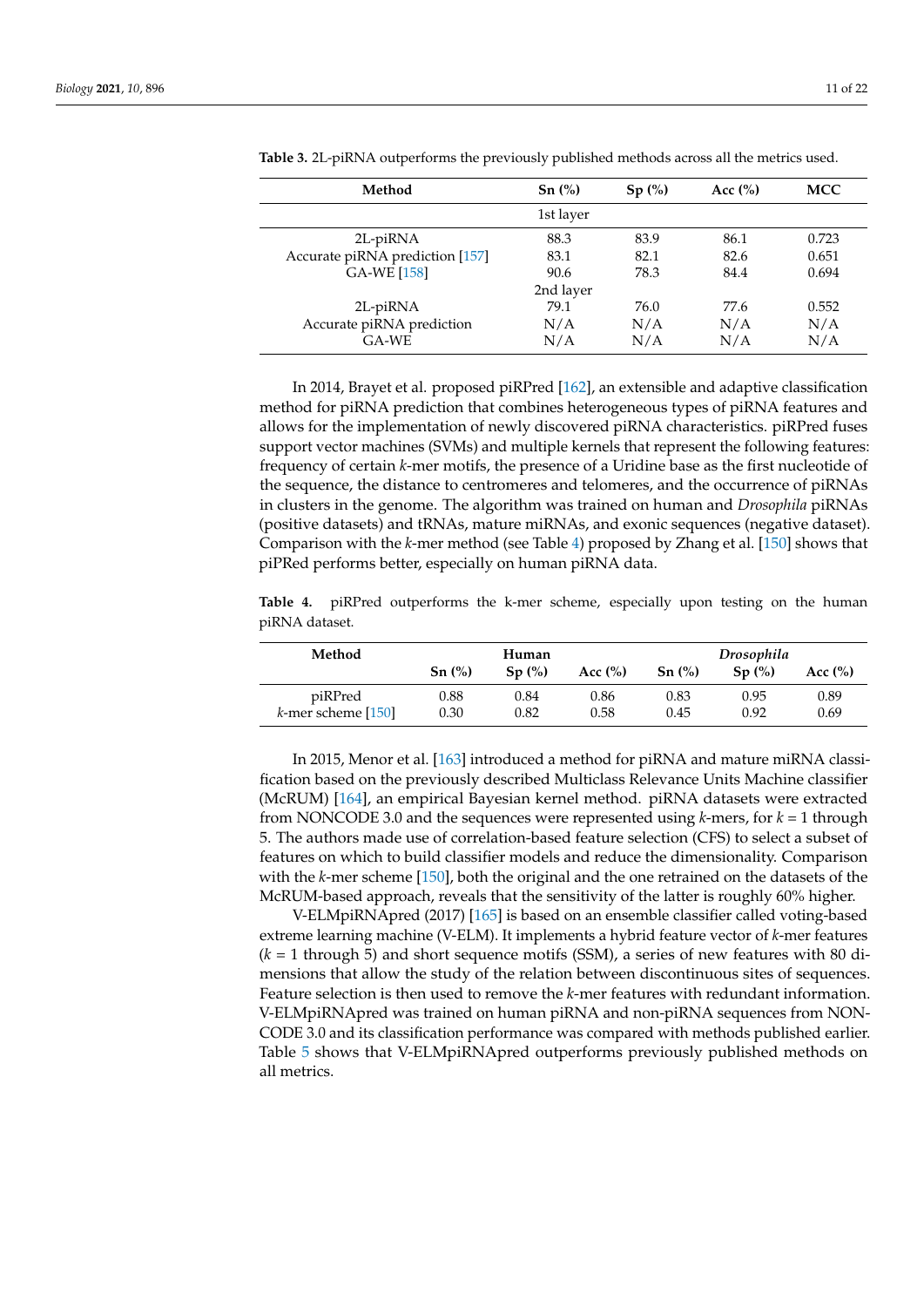| Method                | $Sn \left(\frac{\%}{\$\right)}$ | Sp(%) | Acc $(\% )$ | $MCC$ $\left(\% \right)$ |
|-----------------------|---------------------------------|-------|-------------|--------------------------|
| V-ELMpiRNAPred        | 95.6                            | 94.8  | 95.2        | 0.899                    |
| piRPred [162]         | 82.5                            | 88.3  | 85.4        | 0.709                    |
| $k$ -mer scheme [150] | 86.7                            | 52.1  | 69.4        | 0.414                    |
| Asym-Pibomd [151]     | 92.7                            | 91.3  | 92.0        | 0.840                    |
| Piano $[155]$         | 93.8                            | 91.6  | 92.7        | 0.854                    |
| McRUMs [164]          | 93.9                            | 92.3  | 93.1        | 0.862                    |

<span id="page-11-0"></span>**Table 5.** Comparison of the performance of V-ELMpiRNApred with earlier methods.

In the same year, Boucheham et al. introduced IpiRId [\[166\]](#page-21-4), which allows for the representation of different types of features by combining several kernels that can be tested independently, thus enabling the study of feature conservation across species. The features include genomic and epigenomic information; apart from the sequence, IpiRId takes into consideration the positions on the chromatin, the positions regarding the sequence and/or structural motifs that can occur at the 5' and/or the 3' ends, possible occurrence in clusters, and interaction with specific target sequences. IpiRId, at its core, is based on the Multiple Kernel Learning (MKL), which allows for combining heterogeneous features by automatically tuning their weights in order to improve the prediction. Comparison of the performance with previously published techniques on datasets consisting of piRNAs from human, mouse, and *Drosophila* shows that IpiRId outperforms the rest of the techniques scoring more than 90% accuracy in all species and similar values in all the other metrics (see Table [6\)](#page-11-1). To be noted is that Piano was originally trained on piRNA datasets from *Drosophila*. Moreover, the study of the pertinence of the features best represented across species reveals that the most conserved piRNA features are Uridine and Adenine in the first and tenth position respectively, occurrence in clusters, and binding with transposons.

**Table 6.** Comparison of the performance of IpiRId with earlier methods.

<span id="page-11-1"></span>

| Method/<br><b>Species</b>                                | Human                   |                                |                              |                         | Mouse                   |                                |                               | Drosophila              |                               |                                  |                                  |                                  |
|----------------------------------------------------------|-------------------------|--------------------------------|------------------------------|-------------------------|-------------------------|--------------------------------|-------------------------------|-------------------------|-------------------------------|----------------------------------|----------------------------------|----------------------------------|
|                                                          | Sn(%)                   | Sp(%)                          | Acc $(\%)$                   | Pre $\left(\%\right)$   | Sn(%)                   | Sp(%)                          | Acc $(\%)$                    | Pre $(\%)$              | Sn(%)                         | Sp(%)                            | Acc $(\% )$                      | Pre $\left(\%\right)$            |
| k-mer<br>scheme [150]                                    | 48.40                   | 95.5                           | 71.85                        | 91.49                   | 47.79                   | 94.10                          | 70.95                         | 89.01                   | 63.90                         | 40.45                            | 52.17                            | 51.76                            |
| Piano $[155]$<br>Pibomd [151]<br>piRPred [162]<br>IpiRId | 78.05<br>80.54<br>90.56 | 100<br>78.21<br>81.86<br>89.62 | 50<br>78.13<br>81.2<br>90.09 | 78.17<br>81.67<br>89.73 | 79.43<br>90.36<br>90.74 | 100<br>78.82<br>91.48<br>96.58 | 50<br>79.13<br>90.92<br>93.66 | 78.94<br>91.39<br>96.37 | 78.90<br>70.44<br>86<br>87.27 | 96.90<br>61.72<br>86.72<br>97.90 | 87.90<br>66.08<br>86.36<br>92.59 | 96.22<br>64.78<br>86.66<br>97.67 |

In 2018, Wang et al. introduced piRNN [\[167\]](#page-21-5), the first deep learning program for piRNA identification, which is based on convolutional neural networks (CNN) and adopts a genome-independent approach that does not need genome and/or epigenomic data for identifying piRNAs. piRNN constructs a feature vector from the input sequences in two parts: first, it extracts the *k*-mer (*k* = 1, 2, 3, 4, 5) motif frequencies and second it updates the feature vector with *k*-mers motifs around the 1st and 10th base if the sequence starts with a T/U and/or has an A in the 10th position. Comparison of the performance with Piano, 2L-piRNA, and the *k*-mer scheme on human data (as representative of mammalian piRNAs) and *D. melanogaster* piRNA data shows that piRNN outperforms the other methods on all metrics used (see Table [7\)](#page-12-0).

The authors provide four models trained on piRNA data for four species (human, rat, *C. elegans,* and *D. melanogaster*); if desired, the users can retrain the models or train new ones. All in all, piRNN is a useful tool for piRNA prediction in non-model organisms with limited genomic resources.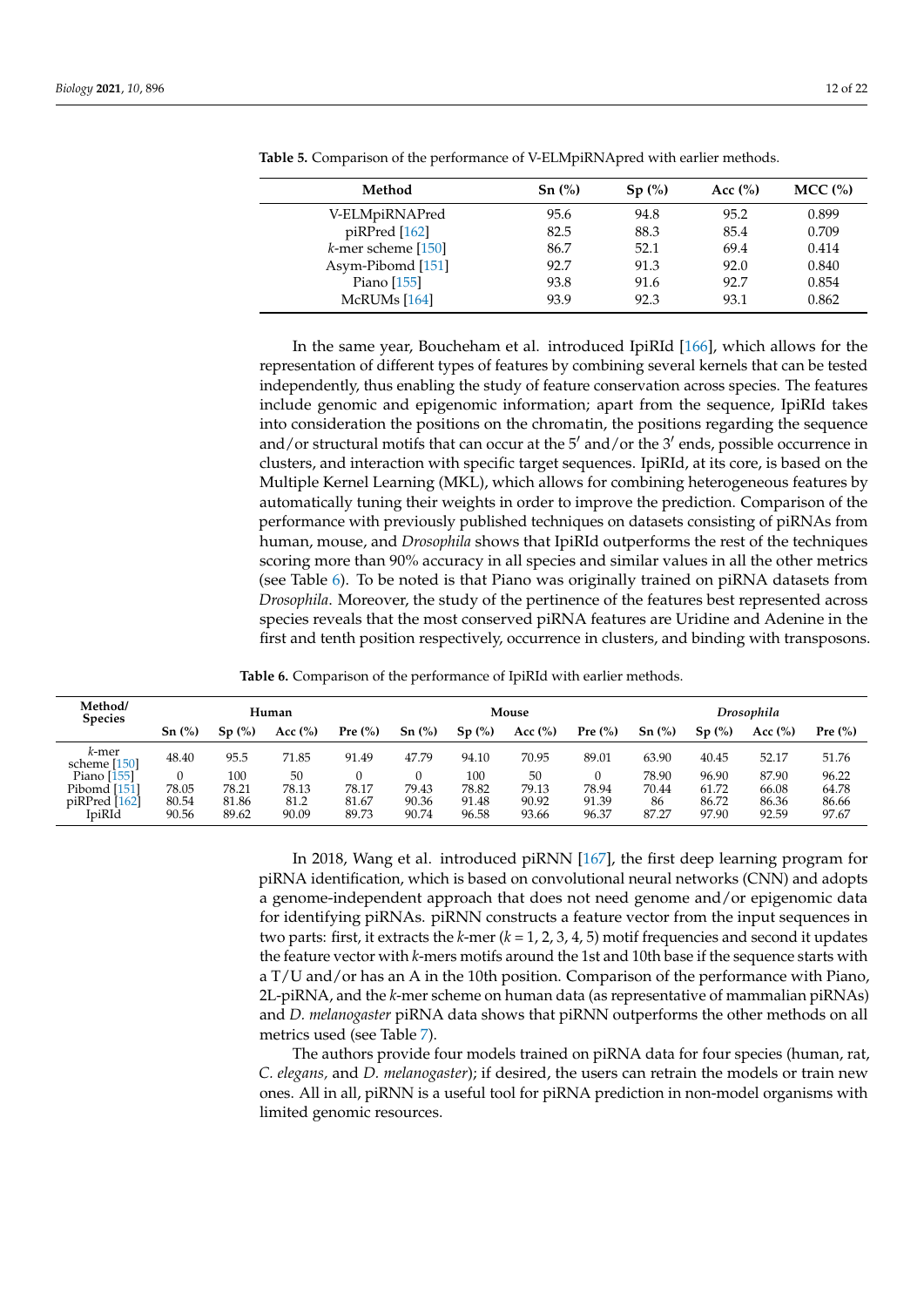<span id="page-12-0"></span>

| Method/<br><b>Species</b> | Human |      |      |      | Drosophila |      |      |      |
|---------------------------|-------|------|------|------|------------|------|------|------|
|                           | Sn    | Sp   | Acc  | Pre  | Sn         | Sp   | Acc  | Pre  |
| $k$ -mer scheme [150]     | 0.55  | 0.89 | 0.72 | 0.84 | 0.14       | 0.93 | 0.53 | 0.66 |
| Piano $[155]$             | 0.92  | 0.32 | 0.62 | 0.58 | 0.87       | 0.50 | 0.68 | 0.63 |
| 2L-piRNA [160]            | 0.79  | 0.51 | 0.67 | 0.68 | 0.39       | 0.71 | 0.52 | 0.65 |
| piRNN                     | 0.97  | 0.97 | 0.95 | 0.94 | 0.97       | 0.97 | 0.95 | 0.93 |

**Table 7.** piRNN outperforms the selected methods on piRNA datasets from both model organisms.

piRNAPred [\[168\]](#page-21-6) (2019) is an integrated framework for piRNA prediction that employs hybrid features like *k*-mer nucleotide composition (k-KNC, k = 1 to 5, which is a sort of k-mer strings "normalized" for the sequence length), secondary structure (paired or unpaired state), and thermodynamic and physicochemical properties of contiguous dinucleotides, extracted from piRNA sequences of eight species. Comparison of the performance of the best performing piRNAPred model with previously published methods reveals that the former exhibits the highest accuracy and a Matthew's Correlation Coefficient (MCC) of 0.97 (Table [8\)](#page-12-1).

<span id="page-12-1"></span>**Table 8.** Summary of the performance of piRNAPred and previously published methods on piRNA datasets from 8 species.

| Model                              | <b>Species</b>                                                                                                                                               | $Sn(^{0}_{0})$ | Sp(%) | Acc $(\% )$ | <b>MCC</b> |
|------------------------------------|--------------------------------------------------------------------------------------------------------------------------------------------------------------|----------------|-------|-------------|------------|
| $k$ -mer scheme [150]              | Homo sapiens, Mus musculus, Drosophila<br>melanogaster, Caenorhabditis elegans                                                                               | 72.47          | 95.5  | NΑ          | NΑ         |
| Piano [155]                        | Drosophila melanogaster                                                                                                                                      | 95.89          | 94.6  | 95.27       | NA         |
| Pibomd $[151]$                     | Mus musculus                                                                                                                                                 | 91.48          | 89.8  | 90.62       | ΝA         |
| Accurate piRNA<br>prediction [157] | Homo sapiens, Mus musculus, Drosophila                                                                                                                       | 83.10          | 82.10 | 82.6        | 0.651      |
| GA-WE [158]                        | melanogaster                                                                                                                                                 | 90.6           | 78.3  | 84.4        | 0.694      |
| $2L-piRNA$ $[160]$                 | Mus musculus                                                                                                                                                 | 88.3           | 83.9  | 86.1        | 0.723      |
| piRNApred                          | Homo sapiens, Mus musculus, Drosophila<br>melanogaster, Caenorhabditis elegans, Danio<br>rerio, Gallus gallus domesticus, Xenopus<br>tropicalus, Bombyx mori | 98.57          | 98.6  | 98.6        | 0.97       |

### 2.2.3. Tools for the Analysis of Circular RNAs

Thirty years ago, circular RNAs (circRNAs) were described as "abnormally spliced transcripts" formed by scrambled exons [\[169\]](#page-21-7), a phenomenon known as "exon shuffling" or "non-co-linear splicing". circRNAs produced by co- and posttranscriptional head-totail "backsplicing", where an exon's  $3<sup>j</sup>$  splice site is ligated onto an upstream  $5<sup>j</sup>$  splice site of an exon on the same RNA molecule, as well as circRNAs generated from intronic lariats during colinear splicing, may exhibit physiologically relevant regulatory functions in eukaryotes [\[170\]](#page-21-8). It has been demonstrated that circRNA production and canonical pre-mRNA splicing compete with each other and some splicing factors like *muscleblind* might interact with flanking introns to promote exon circularization [\[171\]](#page-21-9). CircRNAs are abundant in eukaryotic cells; measurements in human fibroblast cells revealed that there are over 25,000 circRNA isoforms per cell [\[172\]](#page-21-10). Up to 23% of the actively transcribed human genes give rise to circRNAs whose expression is dynamically regulated between tissues, cell types, and during differentiation [\[173\]](#page-21-11). Genome-wide studies revealed that half of the circRNAs do not contain intervening introns, whereas in hematopoietic progenitor cells introns are retained in 20% of the circRNAs [\[174\]](#page-21-12). Pseudogenes can be retrotranscribed from circRNAs and they can also be inherited in mammalian genomes [\[175](#page-21-13)[,176\]](#page-21-14). Bioinformatic analysis has shown that the intronic flanks adjacent to circularized exons are enriched in complementary ALU repeats [\[172\]](#page-21-10), with ALUs being the most abundant TEs [\[177\]](#page-21-15). The alternative formation of inverted repeated Alu pairs and the competition between them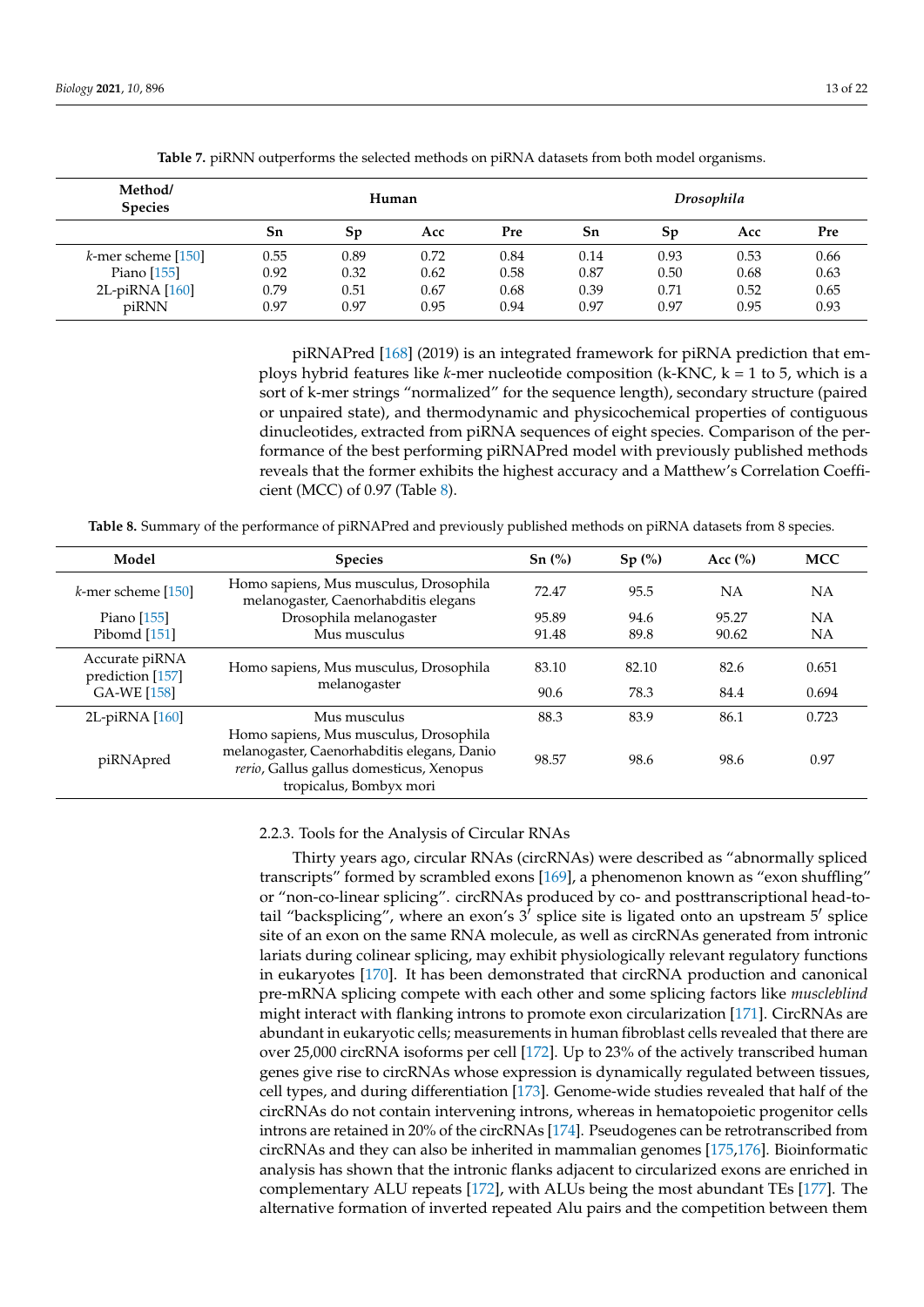can mediate alternative circularization, which leads to multiple circRNA transcripts [\[178\]](#page-21-16). A recent study [\[176\]](#page-21-14) has indicated that circRNAs and TEs possibly co-evolve in a speciesspecific and dynamic manner. Their findings suggest a model according to which many circRNAs emerged convergently during evolution, as a byproduct of splicing in orthologs prone to insertion of TEs.

DeepCirCode [\[179\]](#page-21-17) utilizes a 2-layer convolutional neural network (CNN) to predict back-splicing for the formation of human circRNAs. The model takes as an input the binary vector (one-hot encoding) of the intron and exon sequences flanking the potential back-splicing sites and it predicts whether the two sites can be back-spliced. The kernels in the first layer detect the motif sites related to back-splicing, whereas the kernels in the second layer learn more complex motifs. The model was trained on human exonic circRNAs from the publicly accessible databases circRNADb [\[180\]](#page-21-18) and circBase [\[181\]](#page-21-19). The performance of the model was compared with an SVM and an RF model [\[182\]](#page-21-20) (see Table [9\)](#page-13-0), previously constructed by the authors, that use *k*-mer compositional features.

<span id="page-13-0"></span>**Table 9.** Performance comparison of DeepCircCode with two models developed previously by the authors.

| Model            | Sn(%) | Sp(%) | Acc $(\%)$ | <b>MCC</b> |
|------------------|-------|-------|------------|------------|
| DeepCirCode      | 92.14 | 76.84 | 85.24      | 70.38      |
| <b>SVM</b> [182] | 86.23 | 68.29 | 77.23      | 55.40      |
| RF [182]         | 83.82 | 74.36 | 79.07      | 58.41      |

Relevant features learned by DeepCirCode are represented as sequence motifs, some of which match human known motifs involved in RNA splicing, transcription, or translation. Analysis of these motifs shows that their distribution in RNA sequences can be important for back-splicing. Moreover, some of the human motifs appear to be conserved in mouse and fruit fly.

Previously published bioinformatics and Machine Learning methods are suitable for animal circRNAs. Plants are rich in splicing signals and transposable elements, and the characteristics of their circRNAs are different from those in animals. Yin et al. [\[183\]](#page-21-21) recently presented PCirc, a method for extracting a variety of features (including open reading frames, numbers of *k*-mers, and splicing junction sequence coding) from rice circRNAs and trained a machine learning model based on a random forest algorithm. The classification of PCirc was evaluated by accuracy, precision, and F1 score, all of which scored above 0.99 when using rice circRNAs and lncRNAs as positive and negative datasets respectively. Testing the model on other plant datasets yielded accuracy scores larger than 0.8.

A summary of the methods discussed above, including the year of publication and the web address in which the code/data (if any) are deposited, is provided in Table [10.](#page-14-0)

**Table 10.** Bioinformatics and ML tools for exploring the regulation of TEs and the repository for the relevant data/code.

|    | Method                     | Year | Code Availability                                                             |
|----|----------------------------|------|-------------------------------------------------------------------------------|
|    |                            |      | DNA methylation analysis                                                      |
|    | Maq [86]                   | 2008 | http://maq.sourceforge.net/ (accessed on 29 June 2021)                        |
|    | <b>RMAP</b> [85]           | 2008 | http://rulai.cshl.edu/rmap/ (accessed on 29 June 2021)                        |
|    | BSMAP [76]                 | 2009 | https://code.google.com/archive/p/bsmap/ (accessed on 29 June 2021)           |
|    |                            |      | http://pellegrini-legacy.mcdb.ucla.edu/bs_seeker/BS_Seeker.html (accessed on  |
|    | BS Seeker [82]             | 2010 | 29 June 2021)                                                                 |
|    | Bismark [77]               | 2011 | https://github.com/FelixKrueger/Bismark (accessed on 29 June 2021)            |
| h  | BSmooth [88]               | 2012 | http://rafalab.jhsph.edu/bsmooth (accessed on 29 June 2021)                   |
|    | BS-Seeker2 <sup>[87]</sup> | 2013 | http://pellegrini-legacy.mcdb.ucla.edu/bs_seeker2/ (accessed on 29 June 2021) |
|    | $MOABS$ [78]               | 2014 | https://code.google.com/archive/p/moabs/ (accessed on 29 June 2021)           |
|    | TEPID <sup>[80]</sup>      | 2016 | https://github.com/ListerLab/TEPID (accessed on 29 June 2021)                 |
| 10 | EpiTEome <sup>[81]</sup>   | 2017 | https://github.com/jdaron/epiTEome (accessed on 29 June 2021)                 |
|    | $B\hat{S}$ -Seeker3 [69]   | 2018 | https://github.com/khuang28jhu/bs3 (accessed on 29 June 2021)                 |
| 12 | Bicycle [93]               | 2018 | http://www.sing-group.org/bicycle/ (accessed on 29 June 2021)                 |
| 13 | GeneTEFlow [133]           | 2020 | https://github.com/zhongw2/GeneTEFlow (accessed on 29 June 2021)              |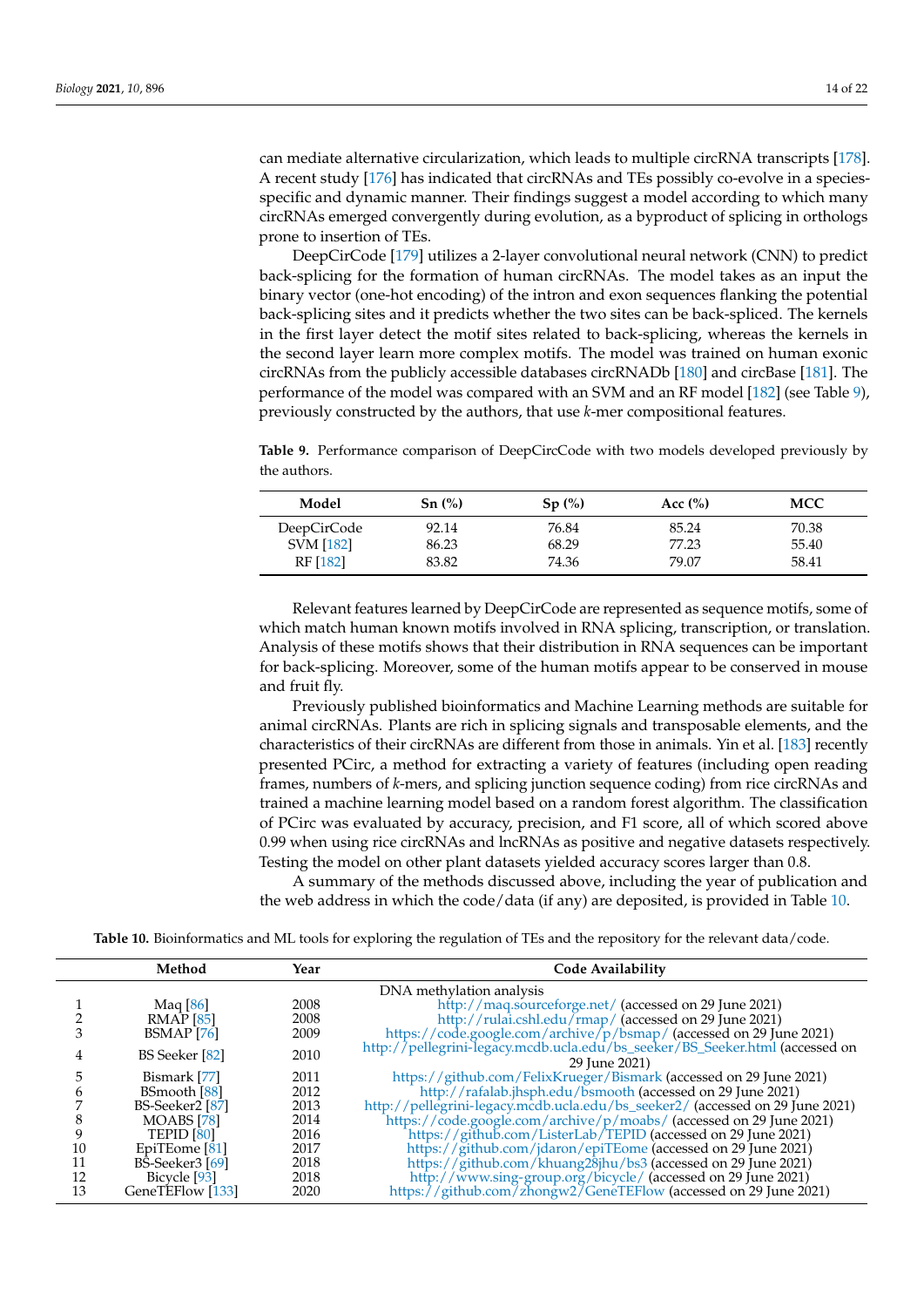## **Table 10.** *Cont*.

<span id="page-14-0"></span>

|                                                  | Method                                                                                                                                                                    | Year                                                         | <b>Code Availability</b>                                                                                                                                                                                                                                                                                                                                                                                                                                                     |
|--------------------------------------------------|---------------------------------------------------------------------------------------------------------------------------------------------------------------------------|--------------------------------------------------------------|------------------------------------------------------------------------------------------------------------------------------------------------------------------------------------------------------------------------------------------------------------------------------------------------------------------------------------------------------------------------------------------------------------------------------------------------------------------------------|
|                                                  |                                                                                                                                                                           |                                                              | sRNAs analysis                                                                                                                                                                                                                                                                                                                                                                                                                                                               |
| 14                                               | UEA sRNA toolkit<br><b>107</b>                                                                                                                                            | 2008                                                         | http://srna-tools.cmp.uea.ac.uk (accessed on 29 June 2021)                                                                                                                                                                                                                                                                                                                                                                                                                   |
| 15<br>16<br>17<br>18<br>19<br>20                 | miRDeep [118]<br>miRanalyzer [109]<br>mirTools 1.0 [119]<br>SeqBuster [110]<br><b>DARIO</b> [116]<br>mi $R$ Deep $2$ [117]                                                | 2008<br>2009<br>2010<br>2010<br>2011<br>2012                 | https://bioinfo2.ugr.es/ceUGR/miranalyzer/ (accessed on 29 June 2021)<br>centre.bioinformatics.zj.cn/mirtools/ (accessed on 29 June 2021)<br>https://github.com/lpantano/seqbuster (accessed on 29 June 2021)<br>http://dario.bioinf.uni-leipzig.de/index.py (accessed on 29 June 2021)<br>https://github.com/rajewsky-lab/mirdeep2 (accessed on 29 June 2021)                                                                                                               |
| 21                                               | <b>UEA</b> sRNA<br>workbench [108]                                                                                                                                        | 2012                                                         | http://srna-workbench.cmp.uea.ac.uk (accessed on 29 June 2021)                                                                                                                                                                                                                                                                                                                                                                                                               |
| $22\,$<br>23<br>24<br>25<br>26<br>27<br>28       | mirTools $2.0$ [120]<br>ShortStack [121]<br>sRNAbench [114]<br>Chimira [125]<br>sRNAtoolbox [122]<br>Oasis $[126]$<br>Unitas <sup>[97]</sup>                              | 2013<br>2013<br>2014<br>2015<br>2015<br>2015<br>2017         | http://122.228.158.106/mr2_dev (accessed on 29 June 2021)<br>https://github.com/MikeAxtell/ShortStack (accessed on 29 June 2021)<br>https://arn.ugr.es/srnatoolbox/srnabench/ (accessed on 29 June 2021)<br>http://www.dev.ebi.ac.uk/enright-dev/chimira/ (accessed on 29 June 2021)<br>https://arn.ugr.es/srnatoolbox/ (accessed on 29 June 2021)<br>http://oasis.dzne.de (accessed on 29 June 2021)<br>https://sourceforge.net/projects/unitas/ (accessed on 29 June 2021) |
| 29                                               | TEsmall [98]                                                                                                                                                              | 2018                                                         | https://github.com/mhammell-laboratory/TEsmall (accessed on 29 June 2021)                                                                                                                                                                                                                                                                                                                                                                                                    |
| 30                                               | Oasis 2 [130]                                                                                                                                                             | 2018                                                         | https://oasis.dzne.de/ (accessed on 29 June 2021)                                                                                                                                                                                                                                                                                                                                                                                                                            |
| 31                                               | sRNAPipe [131]                                                                                                                                                            | 2018                                                         | https://github.com/GReD-Clermont/sRNAPipe (accessed on 29 June 2021)                                                                                                                                                                                                                                                                                                                                                                                                         |
| 32                                               | RNA workbench 2.0<br>$[132]$                                                                                                                                              | 2019                                                         | https://github.com/bgruening/galaxy-rna-workbench (accessed on 29 June 2021)                                                                                                                                                                                                                                                                                                                                                                                                 |
| 33                                               | Manatee [136]                                                                                                                                                             | 2020                                                         | https://github.com/jehandzlik/Manatee (accessed on 29 June 2021)                                                                                                                                                                                                                                                                                                                                                                                                             |
| $34\,$<br>35<br>36<br>37<br>38<br>39<br>40<br>41 | $k$ -mer scheme [150]<br><b>Butter</b> [153]<br><b>PIANO</b> [155]<br>Pibomd [151]<br>piRPred [162]<br>piPipes [159]<br>McRUM-based [164]<br>Ensemble learning<br>$[157]$ | 2011<br>2014<br>2014<br>2014<br>2014<br>2015<br>2015<br>2016 | piRNAs analysis<br>https://github.com/MikeAxtell/butter (accessed on 29 June 2021)<br>http://www.insect-genome.com/links/piano.php (accessed on 29 June 2021)<br>http://app.aporc.org/Pibomd/ (accessed on 29 June 2021)<br>https://github.com/IshaMonga/piRNAPred (accessed on 29 June 2021)<br>https://github.com/bowhan/piPipes (accessed on 29 June 2021)<br>not found                                                                                                   |
| 42<br>43<br>44<br>45<br>46                       | GA-WE [158]<br>2L-piRNA [160]<br>V-ELMpiRNAPred<br>$[165]$<br>IpiRId $[166]$<br>piRNN [167]                                                                               | 2016<br>2017<br>2017<br>2017<br>2018                         | https://github.com/zw9977129/piRNAPredictor (accessed on 29 June 2021)<br>bioinformatics.hitsz.edu.cn/ $2L$ -piRNA/ (accessed on 29 June 2021)<br>http://mm20132014.wicp.net:38601/velmprepiRNA/Main.jsp (accessed on<br>29 June 2021)<br>https://evryrna.ibisc.univ-evry.fr/evryrna/ (accessed on 29 June 2021)<br>https://github.com/bioinfolabmu/piRNN (accessed on 29 June 2021)                                                                                         |
| 47<br>48<br>49                                   | piRNApred [165]<br>DeepCirCode [179]<br>PCirc [183]                                                                                                                       | 2019<br>2019<br>2021                                         | https://github.com/IshaMonga/piRNAPred (accessed on 29 June 2021)<br>circRNAs analysis<br>https://github.com/BioDataLearning/DeepCirCode (accessed on 29 June 2021)<br>https://github.com/Lilab-SNNU/Pcirc (accessed on 29 June 2021)                                                                                                                                                                                                                                        |

# **3. Conclusions**

TE are abundant across various organisms, and understanding the diverse roles and the mechanisms of their regulation is a challenging and complex task. Advancements in sequencing techniques provide better annotated reference genomes, and next-generation sequencing offers ultra-high-throughput data. Even though several tools have been developed for the analysis of sequencing data, individual packages are not straightforward nor easy to use for non-expert users. However, a number of pipelines have been published that combine a set of tools in an efficient and user-friendly manner. Another challenge for the analysis tools is the ambiguity of the reads that are produced by bisulfite sequencing. Many tools deal with the issue by excluding those multimapping reads from their analysis, whereas others employ various methods to reduce the mapping ambiguity.

At the same time, even though high-performing specialized tools for the analysis of a specific sRNA type have been developed, methods that provide simultaneous mapping and annotation of several types of sRNAs can shed light on the cross-talk between sRNA regulatory pathways and uncover sRNAs that act in conjunction.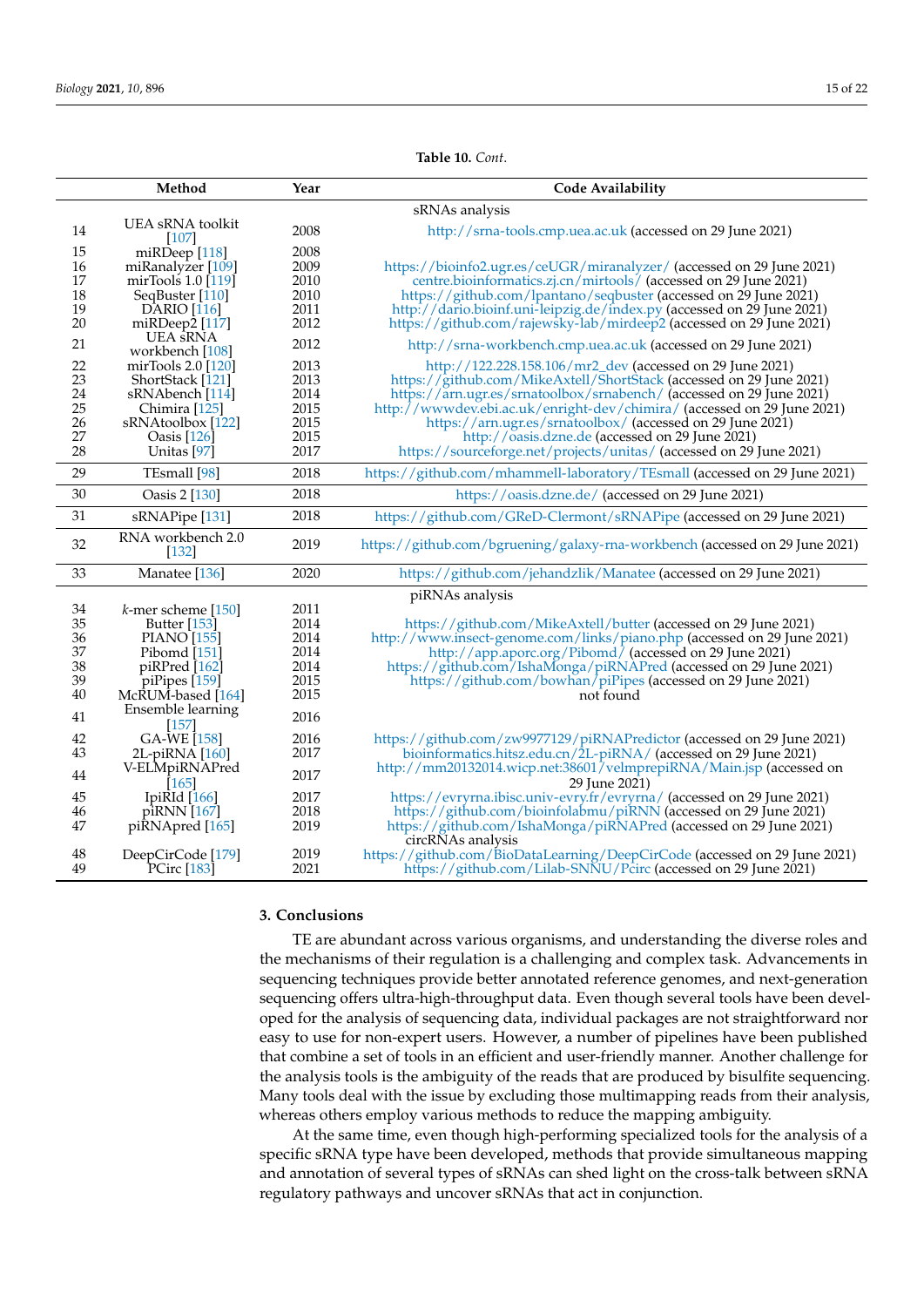To sum up, the development of bioinformatics and machine learning methods for the analysis of the sequencing data can offer valuable qualitative and/or quantitative insight into the mechanisms that regulate the expression of TEs. These methods include a variety of individual tools, pipelines, and ML algorithms that focus on the major regulatory mechanisms: DNA methylation and several types of small non-coding RNAs that act separately or cooperatively for the silencing of TEs.

**Author Contributions:** Conceptualization, I.-C.G. and P.A.; writing—original draft preparation, I.-C.G.; writing—review and editing, I.-C.G. and P.A; supervision, P.A.; funding acquisition, P.A. All authors have read and agreed to the published version of the manuscript.

**Funding:** This research was funded by grant H2020-WF-01-2018: 867414 to P.A.

**Institutional Review Board Statement:** Not applicable.

**Informed Consent Statement:** Not applicable.

**Data Availability Statement:** Not applicable.

**Acknowledgments:** I.-C.G. and P.A. would like to thank Eva Klimentová for her help with the initial literature research for the bioinformatics tools.

**Conflicts of Interest:** The authors declare no conflict of interest.

#### **References**

- <span id="page-15-0"></span>1. Pace, J.K.; Feschotte, C. The evolutionary history of human DNA transposons: Evidence for intense activity in the primate lineage. *Genome Res.* **2007**, *17*, 422–432. [\[CrossRef\]](http://doi.org/10.1101/gr.5826307) [\[PubMed\]](http://www.ncbi.nlm.nih.gov/pubmed/17339369)
- <span id="page-15-1"></span>2. De Koning, A.P.J.; Gu, W.; Castoe, T.A.; Batzer, M.A.; Pollock, D.D. Repetitive Elements May Comprise Over Two-Thirds of the Human Genome. *PLoS Genet.* **2011**, *7*, e1002384. [\[CrossRef\]](http://doi.org/10.1371/journal.pgen.1002384) [\[PubMed\]](http://www.ncbi.nlm.nih.gov/pubmed/22144907)
- <span id="page-15-2"></span>3. Schnable, P.S.; Ware, D.; Fulton, R.S.; Stein, J.C.; Wei, F.; Pasternak, S.; Liang, C.; Zhang, J.; Fulton, L.; Graves, T.A.; et al. The B73 Maize Genome: Complexity, Diversity, and Dynamics. *Science* **2009**, *326*, 1112–1115. [\[CrossRef\]](http://doi.org/10.1126/science.1178534) [\[PubMed\]](http://www.ncbi.nlm.nih.gov/pubmed/19965430)
- 4. Sotero-Caio, C.G.; Platt, R.N.; Suh, A.; Ray, D.A. Evolution and Diversity of Transposable Elements in Vertebrate Genomes. *Genome Biol. Evol.* **2017**, *9*, 161–177. [\[CrossRef\]](http://doi.org/10.1093/gbe/evw264) [\[PubMed\]](http://www.ncbi.nlm.nih.gov/pubmed/28158585)
- 5. Jurka, J.; Bao, W.; Kojima, K.K. Families of transposable elements, population structure and the origin of species. *Biol. Direct* **2011**, *6*, 44. [\[CrossRef\]](http://doi.org/10.1186/1745-6150-6-44) [\[PubMed\]](http://www.ncbi.nlm.nih.gov/pubmed/21929767)
- <span id="page-15-3"></span>6. Gregory, T.R. Coincidence, coevolution, or causation? DNA content, cell size, and the C-value enigma. *Biol. Rev. Camb. Philos. Soc.* **2001**, *76*, 65–101. [\[CrossRef\]](http://doi.org/10.1017/S1464793100005595) [\[PubMed\]](http://www.ncbi.nlm.nih.gov/pubmed/11325054)
- <span id="page-15-4"></span>7. Bourque, G.; Burns, K.H.; Gehring, M.; Gorbunova, V.; Seluanov, A.; Hammell, M.; Imbeault, M.; Izsvák, Z.; Levin, H.L.; Macfarlan, T.S.; et al. Ten things you should know about transposable elements. *Genome Biol.* **2018**, *19*, 199. [\[CrossRef\]](http://doi.org/10.1186/s13059-018-1577-z) [\[PubMed\]](http://www.ncbi.nlm.nih.gov/pubmed/30454069)
- 8. Branco, M.R.; Chuong, E.B. Crossroads between transposons and gene regulation. *Philos. Trans. R. Soc. B Biol. Sci.* **2020**, *375*, 20190330. [\[CrossRef\]](http://doi.org/10.1098/rstb.2019.0330) [\[PubMed\]](http://www.ncbi.nlm.nih.gov/pubmed/32075561)
- 9. Ali, A.; Han, K.; Liang, P. Role of Transposable Elements in Gene Regulation in the Human Genome. *Life* **2021**, *11*, 118. [\[CrossRef\]](http://doi.org/10.3390/life11020118) [\[PubMed\]](http://www.ncbi.nlm.nih.gov/pubmed/33557056)
- 10. Fambrini, M.; Usai, G.; Vangelisti, A.; Mascagni, F.; Pugliesi, C. The plastic genome: The impact of transposable elements on gene functionality and genomic structural variations. *Genesis* **2020**, *58*, e23399. [\[CrossRef\]](http://doi.org/10.1002/dvg.23399) [\[PubMed\]](http://www.ncbi.nlm.nih.gov/pubmed/33230956)
- 11. Enriquez-Gasca, R.; Gould, P.A.; Rowe, H.M. Host Gene Regulation by Transposable Elements: The New, the Old and the Ugly. *Viruses* **2020**, *12*, 1089. [\[CrossRef\]](http://doi.org/10.3390/v12101089) [\[PubMed\]](http://www.ncbi.nlm.nih.gov/pubmed/32993145)
- 12. Cao, X.; Zhang, Y.; Payer, L.M.; Lords, H.; Steranka, J.P.; Burns, K.H.; Xing, J. Polymorphic mobile element insertions contribute to gene expression and alternative splicing in human tissues. *Genome Biol.* **2020**, *21*, 185. [\[CrossRef\]](http://doi.org/10.1186/s13059-020-02101-4) [\[PubMed\]](http://www.ncbi.nlm.nih.gov/pubmed/32718348)
- 13. Hernandes-Lopes, J.; Quintanilha, D.M.; de Jesus, E.M.; Lopes, F.M.; Parmigiani, R.B.; Karolski, B.; Dias, H.M.; Jacobs, T.B.; Camargo, A.A.; Kitajima, J.P.; et al. Evidence-Based Gene Expression Modulation Correlates with Transposable Element Knock-Down. *bioRxiv* **2020**. [\[CrossRef\]](http://doi.org/10.1101/2020.08.15.252312)
- 14. Mérel, V.; Boulesteix, M.; Fablet, M.; Vieira, C. Transposable elements in Drosophila. *Mob. DNA* **2020**, *11*, 23. [\[CrossRef\]](http://doi.org/10.1186/s13100-020-00213-z) [\[PubMed\]](http://www.ncbi.nlm.nih.gov/pubmed/32636946)
- 15. Bravo, J.I.; Nozownik, S.; Danthi, P.S.; Benayoun, B.A. Transposable elements, circular RNAs and mitochondrial transcription in age-related genomic regulation. *Development* **2020**, *147*, dev175786. [\[CrossRef\]](http://doi.org/10.1242/dev.175786)
- <span id="page-15-5"></span>16. Percharde, M.; Sultana, T.; Ramalho-Santos, M. What Doesn't Kill You Makes You Stronger: Transposons as Dual Players in Chromatin Regulation and Genomic Variation. *BioEssays* **2020**, *42*, e1900232. [\[CrossRef\]](http://doi.org/10.1002/bies.201900232)
- <span id="page-15-6"></span>17. Jakšić, A.M.; Kofler, R.; Schlötterer, C. Regulation of transposable elements: Interplay between TE-encoded regulatory sequences and host-specifictrans-acting factors inDrosophila melanogaster. *Mol. Ecol.* **2017**, *26*, 5149–5159. [\[CrossRef\]](http://doi.org/10.1111/mec.14259)
- 18. Sigman, M.J.; Slotkin, R.K. The First Rule of Plant Transposable Element Silencing: Location, Location, Location. *Plant Cell* **2016**, *28*, 304–313. [\[CrossRef\]](http://doi.org/10.1105/tpc.15.00869)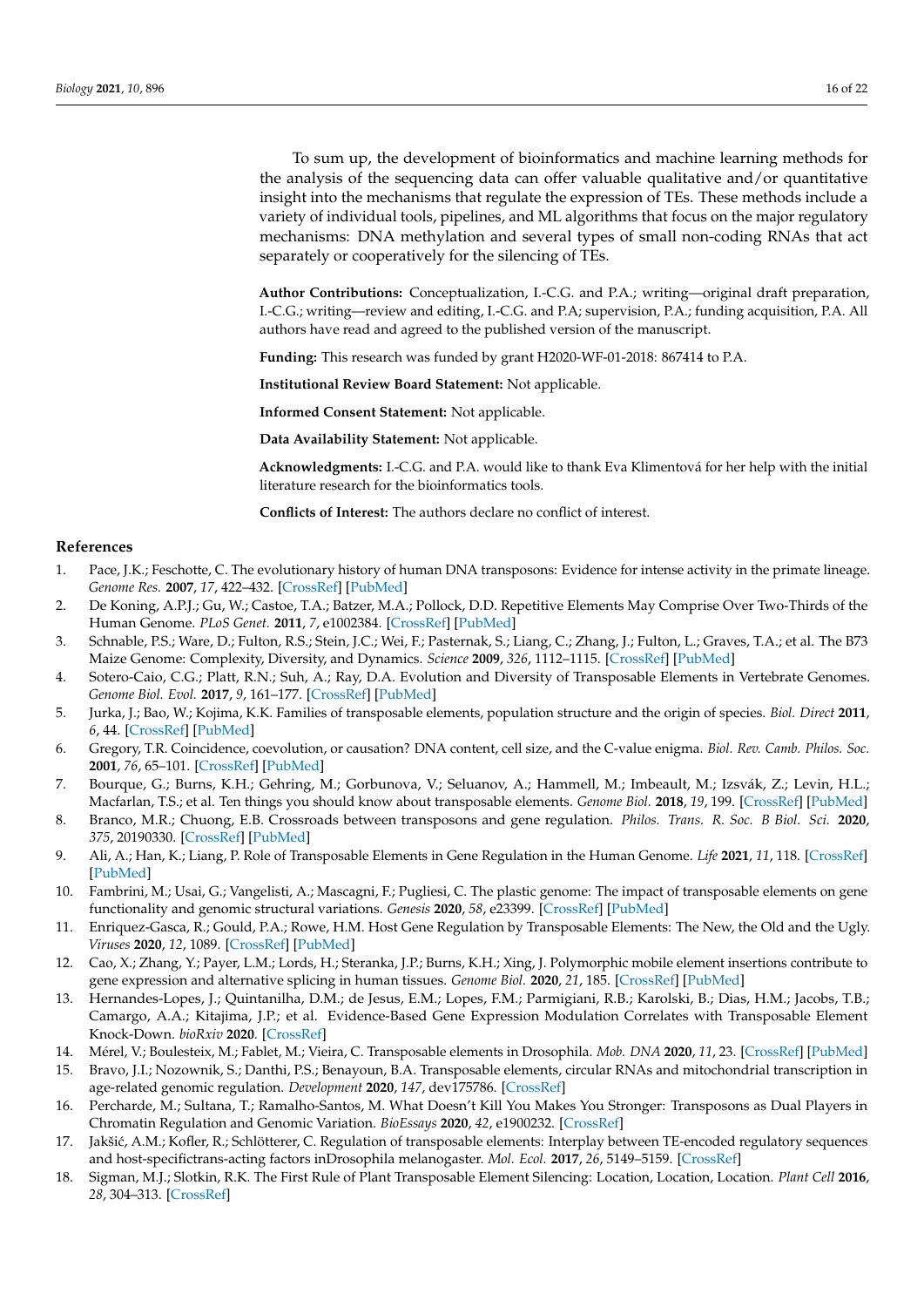- 19. Kabelitz, T.; Bäurle, I. Get the jump—Do 3'UTRs protect transposable elements from silencing? Mob. Genet. Elem. 2015, 5, 51–54. [\[CrossRef\]](http://doi.org/10.1080/2159256X.2015.1052179) [\[PubMed\]](http://www.ncbi.nlm.nih.gov/pubmed/26442184)
- 20. Kabelitz, T.; Kappel, C.; Henneberger, K.; Benke, E.; Nöh, C.; Bäurle, I. eQTL Mapping of Transposon Silencing Reveals a Position-Dependent Stable Escape from Epigenetic Silencing and Transposition of AtMu1 in the Arabidopsis Lineage. *Plant Cell* **2014**, *26*, 3261–3271. [\[CrossRef\]](http://doi.org/10.1105/tpc.114.128512)
- 21. Kabelitz, T.; Brzezinka, K.; Friedrich, T.; Górka, M.; Graf, A.; Kappel, C.; Bäurle, I. A JUMONJI Protein with E3 Ligase and Histone H3 Binding Activities Affects Transposon Silencing in Arabidopsis. *Plant Physiol.* **2016**, *171*, 344–358. [\[CrossRef\]](http://doi.org/10.1104/pp.15.01688)
- 22. Tristan-Ramos, P.; Morell, S.; Sanchez, L.; Toledo, B.; Garcia-Perez, J.L.; Heras, S.R. sRNA/L1 retrotransposition: Using siRNAs and miRNAs to expand the applications of the cell culture-based LINE-1 retrotransposition assay. *Philos. Trans. R. Soc. B Biol. Sci.* **2020**, *375*, 20190346. [\[CrossRef\]](http://doi.org/10.1098/rstb.2019.0346)
- 23. Deniz, Ö.; Frost, J.M.; Branco, M.R. Regulation of transposable elements by DNA modifications. *Nat. Rev. Genet.* **2019**, *20*, 417–431. [\[CrossRef\]](http://doi.org/10.1038/s41576-019-0117-3)
- <span id="page-16-9"></span>24. Malone, C.D.; Hannon, G.J. Small RNAs as Guardians of the Genome. *Cell* **2009**, *136*, 656–668. [\[CrossRef\]](http://doi.org/10.1016/j.cell.2009.01.045) [\[PubMed\]](http://www.ncbi.nlm.nih.gov/pubmed/19239887)
- 25. Zhou, W.; Liang, G.; Molloy, P.L.; Jones, P.A. DNA methylation enables transposable element-driven genome expansion. *Proc. Natl. Acad. Sci. USA* **2020**, *117*, 19359–19366. [\[CrossRef\]](http://doi.org/10.1073/pnas.1921719117) [\[PubMed\]](http://www.ncbi.nlm.nih.gov/pubmed/32719115)
- 26. Warring, S.D.; Blow, F.; Avecilla, G.; Orosco, J.C.; Sullivan, S.A.; Carlton, J.M. Small RNAs Are Implicated in Regulation of Gene and Transposable Element Expression in the Protist Trichomonas vaginalis. *mSphere* **2021**, *6*, e01061-20. [\[CrossRef\]](http://doi.org/10.1128/mSphere.01061-20) [\[PubMed\]](http://www.ncbi.nlm.nih.gov/pubmed/33408230)
- 27. Grundy, E.E.; Diab, N.; Chiappinelli, K.B. Transposable element regulation and expression in cancer. *FEBS J.* **2021**. [\[CrossRef\]](http://doi.org/10.1111/febs.15722)
- 28. Liu, S.; de Jonge, J.; Trejo-Arellano, M.S.; Santos-González, J.; Köhler, C.; Hennig, L. Role of H1 and DNA methylation in selective regulation of transposable elements during heat stress. *New Phytol.* **2021**, *229*, 2238–2250. [\[CrossRef\]](http://doi.org/10.1111/nph.17018)
- 29. Erdmann, R.M.; Picard, C.L. RNA-directed DNA Methylation. *PLoS Genet.* **2020**, *16*, e1009034. [\[CrossRef\]](http://doi.org/10.1371/journal.pgen.1009034)
- 30. Elmer, J.L.; Hay, A.D.; Kessler, N.J.; Bertozzi, T.M.; Ainscough, E.; Ferguson-Smith, A.C. Genomic properties of variably methylated retrotransposons in mouse. *bioRxiv* **2020**. [\[CrossRef\]](http://doi.org/10.1101/2020.10.21.349217)
- 31. Chu, S.; Zhang, X.; Yu, K.; Lv, L.; Sun, C.; Liu, X.; Zhang, J.; Jiao, Y.; Zhang, D. Genome-Wide Analysis Reveals Dynamic Epigenomic Differences in Soybean Response to Low-Phosphorus Stress. *Int. J. Mol. Sci.* **2020**, *21*, 6817. [\[CrossRef\]](http://doi.org/10.3390/ijms21186817) [\[PubMed\]](http://www.ncbi.nlm.nih.gov/pubmed/32957498)
- 32. Reinhardt, J.A.; Baker, R.H.; Zimin, A.V.; Ladias, C.; Paczolt, K.A.; Werren, J.; Hayashi, C.; Wilkinson, G.S. Transposable Element Control Disrupted by Meiotic Drive in a Stalk-Eyed Fly Genome. *bioRxiv* **2020**. [\[CrossRef\]](http://doi.org/10.1101/2020.09.23.310227)
- 33. Ramat, A.; Simonelig, M. Functions of PIWI Proteins in Gene Regulation: New Arrows Added to the piRNA Quiver. *Trends Genet.* **2021**, *37*, 188–200. [\[CrossRef\]](http://doi.org/10.1016/j.tig.2020.08.011) [\[PubMed\]](http://www.ncbi.nlm.nih.gov/pubmed/32951946)
- 34. Hayashi, Y.; Takehira, K.; Nozawa, K.; Suzuki, T.; Masuta, Y.; Kato, A.; Ito, H. ONSEN shows different transposition activities in RdDM pathway mutants. *Genes Genet. Syst.* **2020**, *95*, 183–190. [\[CrossRef\]](http://doi.org/10.1266/ggs.20-00019) [\[PubMed\]](http://www.ncbi.nlm.nih.gov/pubmed/32893196)
- <span id="page-16-0"></span>35. Mbichi, R.W.; Wang, Q.-F.; Wan, T. RNA directed DNA methylation and seed plant genome evolution. *Plant Cell Rep.* **2020**, *39*, 983–996. [\[CrossRef\]](http://doi.org/10.1007/s00299-020-02558-4) [\[PubMed\]](http://www.ncbi.nlm.nih.gov/pubmed/32594202)
- <span id="page-16-1"></span>36. O'Neill, K.; Brocks, D.; Hammell, M.G. Mobile genomics: Tools and techniques for tackling transposons. *Philos. Trans. R. Soc. B Biol. Sci.* **2020**, *375*, 20190345. [\[CrossRef\]](http://doi.org/10.1098/rstb.2019.0345) [\[PubMed\]](http://www.ncbi.nlm.nih.gov/pubmed/32075565)
- <span id="page-16-2"></span>37. Lander, E.S.; Linton, L.M.; Birren, B.; Nusbaum, C.; Zody, M.C.; Baldwin, J.; Devon, K.; Dewar, K.; Doyle, M.; Fitzhugh, W.; et al. Initial sequencing and analysis of the human genome. *Nature* **2001**, *409*, 860–921. [\[CrossRef\]](http://doi.org/10.1038/35057062) [\[PubMed\]](http://www.ncbi.nlm.nih.gov/pubmed/11237011)
- <span id="page-16-3"></span>38. Waterston, R.H.; Pachter, L. Initial Sequencing and Comparative Analysis of the Mouse Genome. *Nature* **2002**, *420*, 520–562. [\[CrossRef\]](http://doi.org/10.1038/nature01262)
- <span id="page-16-4"></span>39. Boissinot, S.; Chevret, P.; Furano, A.V. L1 (LINE-1) Retrotransposon Evolution and Amplification in Recent Human History. *Mol. Biol. Evol.* **2000**, *17*, 915–928. [\[CrossRef\]](http://doi.org/10.1093/oxfordjournals.molbev.a026372) [\[PubMed\]](http://www.ncbi.nlm.nih.gov/pubmed/10833198)
- 40. Sheen, F.-M.; Sherry, S.T.; Risch, G.M.; Robichaux, M.; Nasidze, I.; Stoneking, M.; Batzer, M.A.; Swergold, G.D. Reading between the LINEs: Human Genomic Variation Induced by LINE-1 Retrotransposition. *Genome Res.* **2000**, *10*, 1496–1508. [\[CrossRef\]](http://doi.org/10.1101/gr.149400)
- <span id="page-16-5"></span>41. Brouha, B.; Schustak, J.; Badge, R.; Lutz, S.; Farley, A.H.; Moran, J.V.; Kazazian, H.H. Hot L1s account for the bulk of retrotransposition in the human population. *Proc. Natl. Acad. Sci. USA* **2003**, *100*, 5280–5285. [\[CrossRef\]](http://doi.org/10.1073/pnas.0831042100)
- <span id="page-16-6"></span>42. Lu, X.; Sachs, F.; Ramsay, L.; Jacques, P.; Göke, J.; Bourque, G.; Ng, H.-H. The retrovirus HERVH is a long noncoding RNA required for human embryonic stem cell identity. *Nat. Struct. Mol. Biol.* **2014**, *21*, 423–425. [\[CrossRef\]](http://doi.org/10.1038/nsmb.2799) [\[PubMed\]](http://www.ncbi.nlm.nih.gov/pubmed/24681886)
- 43. Grow, E.J.; Flynn, R.; Chavez, S.; Bayless, N.L.; Wossidlo, M.; Wesche, D.J.; Martin, L.; Ware, C.B.; Blish, C.; Chang, H.Y.; et al. Intrinsic retroviral reactivation in human preimplantation embryos and pluripotent cells. *Nature* **2015**, *522*, 221–225. [\[CrossRef\]](http://doi.org/10.1038/nature14308) [\[PubMed\]](http://www.ncbi.nlm.nih.gov/pubmed/25896322)
- 44. Jachowicz, J.; Bing, X.; Pontabry, J.; Bošković, A.; Rando, O.J.; Torres-Padilla, M.-E. LINE-1 activation after fertilization regulates global chromatin accessibility in the early mouse embryo. *Nat. Genet.* **2017**, *49*, 1502–1510. [\[CrossRef\]](http://doi.org/10.1038/ng.3945) [\[PubMed\]](http://www.ncbi.nlm.nih.gov/pubmed/28846101)
- 45. Rowe, H.; Kapopoulou, A.; Corsinotti, A.; Fasching, L.; Macfarlan, T.; Tarabay, Y.; Viville, S.; Jakobsson, J.; Pfaff, S.L.; Trono, D. TRIM28 repression of retrotransposon-based enhancers is necessary to preserve transcriptional dynamics in embryonic stem cells. *Genome Res.* **2012**, *23*, 452–461. [\[CrossRef\]](http://doi.org/10.1101/gr.147678.112) [\[PubMed\]](http://www.ncbi.nlm.nih.gov/pubmed/23233547)
- <span id="page-16-7"></span>46. Percharde, M.; Lin, C.-J.; Yin, Y.; Guan, J.; Peixoto, G.A.; Bulut-Karslioglu, A.; Biechele, S.; Huang, B.; Shen, X.; Ramalho-Santos, M. A LINE1-Nucleolin Partnership Regulates Early Development and ESC Identity. *Cell* **2018**, *174*, 391–405.e19. [\[CrossRef\]](http://doi.org/10.1016/j.cell.2018.05.043) [\[PubMed\]](http://www.ncbi.nlm.nih.gov/pubmed/29937225)
- <span id="page-16-8"></span>47. Chuong, E.; Elde, N.C.; Feschotte, C. Regulatory activities of transposable elements: From conflicts to benefits. *Nat. Rev. Genet.* **2017**, *18*, 71–86. [\[CrossRef\]](http://doi.org/10.1038/nrg.2016.139) [\[PubMed\]](http://www.ncbi.nlm.nih.gov/pubmed/27867194)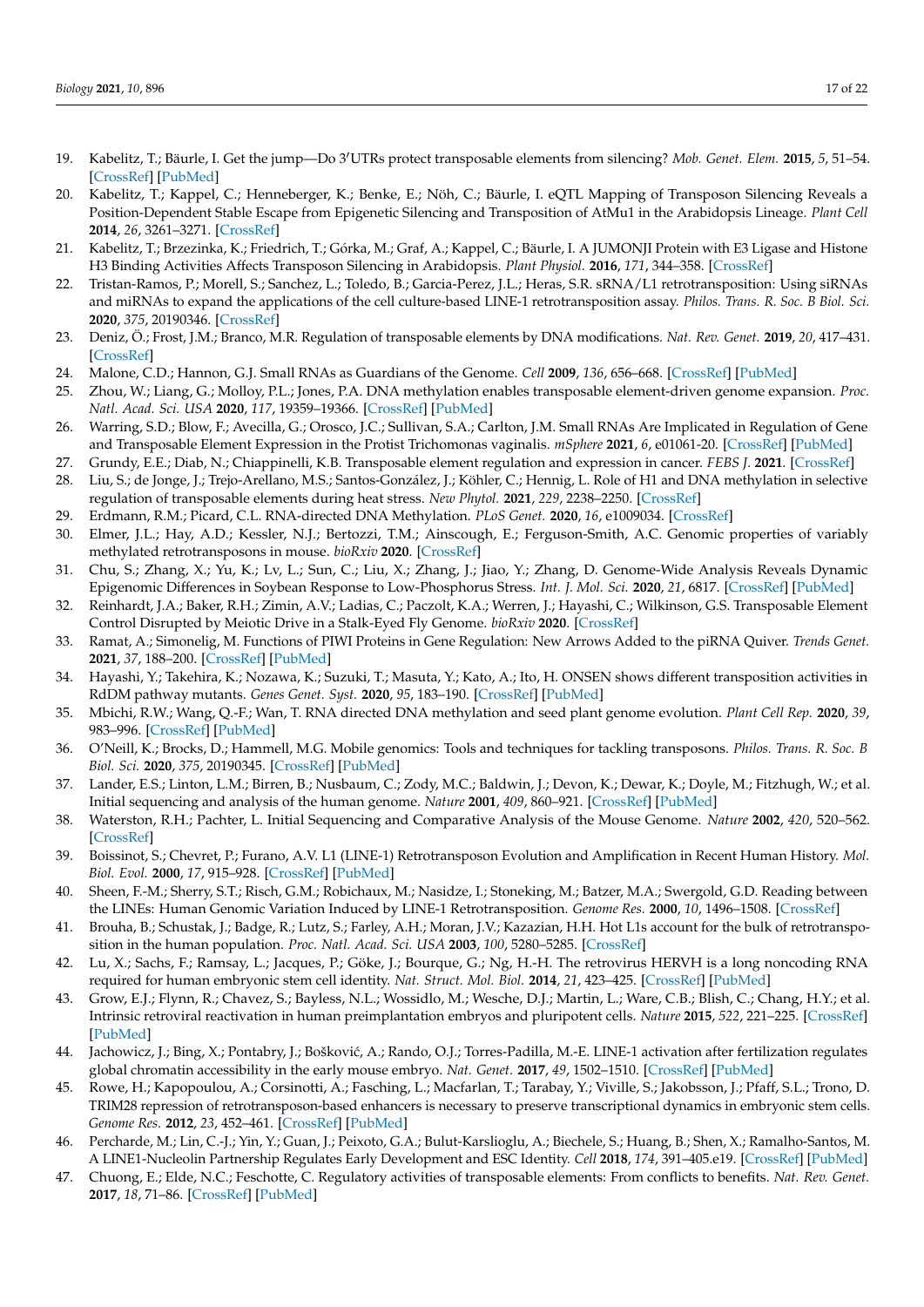- <span id="page-17-0"></span>48. Chuong, E.; Elde, N.C.; Feschotte, C. Regulatory evolution of innate immunity through co-option of endogenous retroviruses. *Science* **2016**, *351*, 1083–1087. [\[CrossRef\]](http://doi.org/10.1126/science.aad5497)
- <span id="page-17-6"></span>49. Imbeault, M.; Helleboid, P.-Y.; Trono, D. KRAB zinc-finger proteins contribute to the evolution of gene regulatory networks. *Nature* **2017**, *543*, 550–554. [\[CrossRef\]](http://doi.org/10.1038/nature21683)
- <span id="page-17-1"></span>50. Sundaram, V.; Cheng, Y.; Ma, Z.; Li, D.; Xing, X.; Edge, P.; Snyder, M.P.; Wang, T. Widespread contribution of transposable elements to the innovation of gene regulatory networks. *Genome Res.* **2014**, *24*, 1963–1976. [\[CrossRef\]](http://doi.org/10.1101/gr.168872.113)
- <span id="page-17-2"></span>51. Pontis, J.; Planet, E.; Offner, S.; Turelli, P.; Duc, J.; Coudray, A.; Theunissen, T.; Jaenisch, R.; Trono, D. Hominoid-Specific Transposable Elements and KZFPs Facilitate Human Embryonic Genome Activation and Control Transcription in Naive Human ESCs. *Cell Stem Cell* **2019**, *24*, 724–735.e5. [\[CrossRef\]](http://doi.org/10.1016/j.stem.2019.03.012) [\[PubMed\]](http://www.ncbi.nlm.nih.gov/pubmed/31006620)
- 52. Venuto, D.; Bourque, G. Identifying co-opted transposable elements using comparative epigenomics. *Dev. Growth Differ.* **2018**, *60*, 53–62. [\[CrossRef\]](http://doi.org/10.1111/dgd.12423) [\[PubMed\]](http://www.ncbi.nlm.nih.gov/pubmed/29363107)
- <span id="page-17-3"></span>53. Raviram, R.; Rocha, P.P.; Luo, V.M.; Swanzey, E.; Miraldi, E.R.; Chuong, E.B.; Feschotte, C.; Bonneau, R.; Skok, J.A. Analysis of 3D genomic interactions identifies candidate host genes that transposable elements potentially regulate. *Genome Biol.* **2018**, *19*, 216. [\[CrossRef\]](http://doi.org/10.1186/s13059-018-1598-7) [\[PubMed\]](http://www.ncbi.nlm.nih.gov/pubmed/30541598)
- <span id="page-17-4"></span>54. Biémont, C.; Tsitrone, A.; Vieira, C.; Hoogland, C. Transposable Element Distribution in Drosophila. *Genetics* **1997**, *147*, 1997–1999. [\[CrossRef\]](http://doi.org/10.1093/genetics/147.4.1997) [\[PubMed\]](http://www.ncbi.nlm.nih.gov/pubmed/9409856)
- 55. Charlesworth, B.; Langley, C.H.; Sniegowski, P.D. Transposable Element Distributions in Drosophila. *Genetics* **1997**, *147*, 1993–1995. [\[CrossRef\]](http://doi.org/10.1093/genetics/147.4.1993) [\[PubMed\]](http://www.ncbi.nlm.nih.gov/pubmed/9409855)
- 56. Rizzon, C.; Martin, E.; Marais, G.; Duret, L.; Ségalat, L.; Biémont, C. Patterns of Selection Against Transposons Inferred From the Distribution of Tc1, Tc3 and Tc5 Insertions in the mut-7 Line of the Nematode Caenorhabditis elegans. *Genetics* **2003**, *165*, 1127–1135. [\[CrossRef\]](http://doi.org/10.1093/genetics/165.3.1127) [\[PubMed\]](http://www.ncbi.nlm.nih.gov/pubmed/14668370)
- <span id="page-17-5"></span>57. Hancks, D.C.; Kazazian, H.H. Roles for retrotransposon insertions in human disease. *Mob. DNA* **2016**, *7*, 9. [\[CrossRef\]](http://doi.org/10.1186/s13100-016-0065-9) [\[PubMed\]](http://www.ncbi.nlm.nih.gov/pubmed/27158268)
- <span id="page-17-7"></span>58. Slotkin, R.K.; Martienssen, R. Transposable elements and the epigenetic regulation of the genome. *Nat. Rev. Genet.* **2007**, *8*, 272–285. [\[CrossRef\]](http://doi.org/10.1038/nrg2072) [\[PubMed\]](http://www.ncbi.nlm.nih.gov/pubmed/17363976)
- <span id="page-17-23"></span>59. Brennecke, J.; Aravin, A.A.; Stark, A.; Dus, M.; Kellis, M.; Sachidanandam, R.; Hannon, G.J. Discrete Small RNA-Generating Loci as Master Regulators of Transposon Activity in Drosophila. *Cell* **2007**, *128*, 1089–1103. [\[CrossRef\]](http://doi.org/10.1016/j.cell.2007.01.043)
- 60. Jacobs, F.; Greenberg, D.A.; Nguyen, N.; Haeussler, M.; Ewing, A.; Katzman, S.; Paten, B.; Salama, S.; Haussler, D. An evolutionary arms race between KRAB zinc-finger genes 91/93 and SVA/L1 retrotransposons. *Nature* **2014**, *516*, 242–245. [\[CrossRef\]](http://doi.org/10.1038/nature13760) [\[PubMed\]](http://www.ncbi.nlm.nih.gov/pubmed/25274305)
- 61. Zemach, A.; Kim, M.Y.; Hsieh, P.-H.; Coleman-Derr, D.; Williams, L.E.; Thao, K.; Harmer, S.; Zilberman, D. The Nucleosome Remodeler DDM1 Allows DNA Methyltransferases to Access H1-Containing Heterochromatin. *Cell* **2013**, *153*, 193–205. [\[CrossRef\]](http://doi.org/10.1016/j.cell.2013.02.033) [\[PubMed\]](http://www.ncbi.nlm.nih.gov/pubmed/23540698)
- <span id="page-17-8"></span>62. Dunican, D.S.; Cruickshanks, H.A.; Suzuki, M.; Semple, C.A.; Davey, T.; Arceci, R.J.; Greally, J.; Adams, I.R.; Meehan, R.R. Lsh regulates LTR retrotransposon repression independently of Dnmt3b function. *Genome Biol.* **2013**, *14*, R146. [\[CrossRef\]](http://doi.org/10.1186/gb-2013-14-12-r146) [\[PubMed\]](http://www.ncbi.nlm.nih.gov/pubmed/24367978)
- <span id="page-17-9"></span>63. Larrañaga, P.; Calvo, B.; Santana, R.; Bielza, C.; Galdiano, J.; Inza, I.; Lozano, J.A.; Armañanzas, R.; Santafé, G.; Pérez, A.; et al. Machine learning in bioinformatics. *Briefings Bioinform.* **2006**, *7*, 86–112. [\[CrossRef\]](http://doi.org/10.1093/bib/bbk007) [\[PubMed\]](http://www.ncbi.nlm.nih.gov/pubmed/16761367)
- <span id="page-17-10"></span>64. Mjolsness, E. Machine Learning for Science: State of the Art and Future Prospects. *Science* **2001**, *293*, 2051–2055. [\[CrossRef\]](http://doi.org/10.1126/science.293.5537.2051) [\[PubMed\]](http://www.ncbi.nlm.nih.gov/pubmed/11557883)
- <span id="page-17-11"></span>65. Libbrecht, M.; Noble, W.S. Machine learning in genetics and genomics. *Nat. Rev. Genet.* **2015**, *16*, 321–332. [\[CrossRef\]](http://doi.org/10.1038/nrg3920) [\[PubMed\]](http://www.ncbi.nlm.nih.gov/pubmed/25948244)
- <span id="page-17-12"></span>66. Deo, R.C. Machine Learning in Medicine. *Circulation* **2015**, *132*, 1920–1930. [\[CrossRef\]](http://doi.org/10.1161/CIRCULATIONAHA.115.001593)
- <span id="page-17-13"></span>67. Ma, C.; Zhang, H.H.; Wang, X. Machine learning for Big Data analytics in plants. *Trends Plant Sci.* **2014**, *19*, 798–808. [\[CrossRef\]](http://doi.org/10.1016/j.tplants.2014.08.004) [\[PubMed\]](http://www.ncbi.nlm.nih.gov/pubmed/25223304)
- <span id="page-17-14"></span>68. Kriegeskorte, N.; Golan, T. Neural network models and deep learning. *Curr. Biol.* **2019**, *29*, R231–R236. [\[CrossRef\]](http://doi.org/10.1016/j.cub.2019.02.034) [\[PubMed\]](http://www.ncbi.nlm.nih.gov/pubmed/30939301)
- <span id="page-17-15"></span>69. Yamashita, R.; Nishio, M.; Do, R.K.G.; Togashi, K. Convolutional neural networks: An overview and application in radiology. *Insights Imaging* **2018**, *9*, 611–629. [\[CrossRef\]](http://doi.org/10.1007/s13244-018-0639-9) [\[PubMed\]](http://www.ncbi.nlm.nih.gov/pubmed/29934920)
- <span id="page-17-16"></span>70. Breiman, L. Random forests. *Mach. Learn.* **2001**, *45*, 5–32. [\[CrossRef\]](http://doi.org/10.1023/A:1010933404324)
- <span id="page-17-17"></span>71. Huang, S.; Cai, N.; Pacheco, P.P.; Narandes, S.; Wang, Y.; Xu, W. Applications of Support Vector Machine (SVM) Learning in Cancer Genomics. *Cancer Genom. Proteom.* **2018**, *15*, 41–51. [\[CrossRef\]](http://doi.org/10.21873/cgp.20063)
- <span id="page-17-18"></span>72. Law, J.A.; Jacobsen, S.E. Establishing, maintaining and modifying DNA methylation patterns in plants and animals. *Nat. Rev. Genet.* **2010**, *11*, 204–220. [\[CrossRef\]](http://doi.org/10.1038/nrg2719) [\[PubMed\]](http://www.ncbi.nlm.nih.gov/pubmed/20142834)
- <span id="page-17-19"></span>73. Frommer, M.; McDonald, L.E.; Millar, D.S.; Collis, C.M.; Watt, F.; Grigg, G.W.; Molloy, P.L.; Paul, C.L. A genomic sequencing protocol that yields a positive display of 5-methylcytosine residues in individual DNA strands. *Proc. Natl. Acad. Sci. USA* **1992**, *89*, 1827–1831. [\[CrossRef\]](http://doi.org/10.1073/pnas.89.5.1827) [\[PubMed\]](http://www.ncbi.nlm.nih.gov/pubmed/1542678)
- <span id="page-17-20"></span>74. Lister, R.; Pelizzola, M.; Dowen, R.H.; Hawkins, R.D.; Hon, G.; Tonti-Filippini, J.; Nery, J.R.; Lee, L.; Ye, Z.; Ngo, Q.-M.; et al. Human DNA methylomes at base resolution show widespread epigenomic differences. *Nature* **2009**, *462*, 315–322. [\[CrossRef\]](http://doi.org/10.1038/nature08514) [\[PubMed\]](http://www.ncbi.nlm.nih.gov/pubmed/19829295)
- <span id="page-17-21"></span>75. Cokus, S.J.; Feng, S.; Zhang, X.; Chen, Z.; Merriman, B.; Haudenschild, C.D.; Pradhan, S.; Nelson, S.F.; Pellegrini, M.; Jacobsen, S.E. Shotgun bisulphite sequencing of the Arabidopsis genome reveals DNA methylation patterning. *Nature* **2008**, *452*, 215–219. [\[CrossRef\]](http://doi.org/10.1038/nature06745) [\[PubMed\]](http://www.ncbi.nlm.nih.gov/pubmed/18278030)
- <span id="page-17-22"></span>76. Xi, Y.; Li, W. BSMAP: Whole genome bisulfite sequence MAPping program. *BMC Bioinform.* **2009**, *10*, 232. [\[CrossRef\]](http://doi.org/10.1186/1471-2105-10-232) [\[PubMed\]](http://www.ncbi.nlm.nih.gov/pubmed/19635165)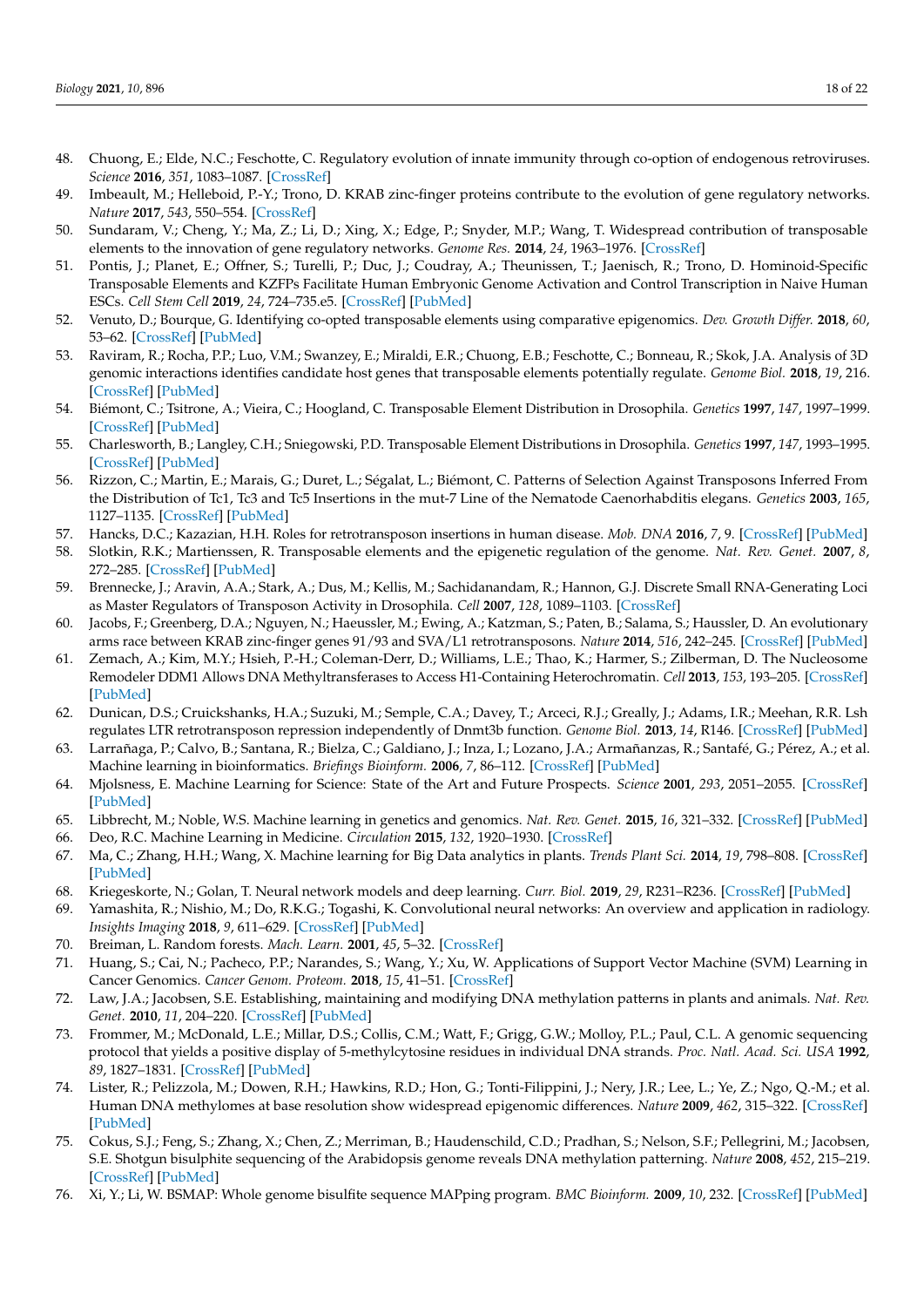- <span id="page-18-0"></span>77. Krueger, F.; Andrews, S.R. Bismark: A flexible aligner and methylation caller for Bisulfite-Seq applications. *Bioinformatics* **2011**, *27*, 1571–1572. [\[CrossRef\]](http://doi.org/10.1093/bioinformatics/btr167) [\[PubMed\]](http://www.ncbi.nlm.nih.gov/pubmed/21493656)
- <span id="page-18-1"></span>78. Sun, D.; Xi, Y.; Rodriguez, B.; Park, H.J.; Tong, P.; Meong, M.; A Goodell, M.; Li, W. MOABS: Model based analysis of bisulfite sequencing data. *Genome Biol.* **2014**, *15*, R38. [\[CrossRef\]](http://doi.org/10.1186/gb-2014-15-2-r38)
- <span id="page-18-2"></span>79. Huang, K.Y.Y.; Huang, Y.-J.; Chen, P.-Y. BS-Seeker3: Ultrafast pipeline for bisulfite sequencing. *BMC Bioinform.* **2018**, *19*, 111. [\[CrossRef\]](http://doi.org/10.1186/s12859-018-2120-7)
- <span id="page-18-3"></span>80. Stuart, T.; Eichten, S.R.; Cahn, J.; Karpievitch, Y.V.; Borevitz, J.; Lister, R. Population scale mapping of transposable element diversity reveals links to gene regulation and epigenomic variation. *eLife* **2016**, *5*, e20777. [\[CrossRef\]](http://doi.org/10.7554/eLife.20777)
- <span id="page-18-4"></span>81. Daron, J.; Slotkin, R.K. EpiTEome: Simultaneous detection of transposable element insertion sites and their DNA methylation levels. *Genome Biol.* **2017**, *18*, 91. [\[CrossRef\]](http://doi.org/10.1186/s13059-017-1232-0)
- <span id="page-18-5"></span>82. Chen, P.-Y.; Cokus, S.J.; Pellegrini, M. BS Seeker: Precise mapping for bisulfite sequencing. *BMC Bioinform.* **2010**, *11*, 203. [\[CrossRef\]](http://doi.org/10.1186/1471-2105-11-203) [\[PubMed\]](http://www.ncbi.nlm.nih.gov/pubmed/20416082)
- <span id="page-18-6"></span>83. Langmead, B.; Trapnell, C.; Pop, M.; Salzberg, S.L. Ultrafast and memory-efficient alignment of short DNA sequences to the human genome. *Genome Biol.* **2009**, *10*, R25. [\[CrossRef\]](http://doi.org/10.1186/gb-2009-10-3-r25) [\[PubMed\]](http://www.ncbi.nlm.nih.gov/pubmed/19261174)
- <span id="page-18-7"></span>84. Lister, R.; Omalley, R.; Tonti-Filippini, J.; Gregory, B.D.; Berry, C.C.; Millar, A.H.; Ecker, J.R. Highly Integrated Single-Base Resolution Maps of the Epigenome in Arabidopsis. *Cell* **2008**, *133*, 523–536. [\[CrossRef\]](http://doi.org/10.1016/j.cell.2008.03.029) [\[PubMed\]](http://www.ncbi.nlm.nih.gov/pubmed/18423832)
- <span id="page-18-8"></span>85. Smith, A.D.; Xuan, Z.; Zhang, M.Q. Using quality scores and longer reads improves accuracy of Solexa read mapping. *BMC Bioinform.* **2008**, *9*, 128. [\[CrossRef\]](http://doi.org/10.1186/1471-2105-9-128)
- <span id="page-18-9"></span>86. Li, H.; Ruan, J.; Durbin, R. Mapping short DNA sequencing reads and calling variants using mapping quality scores. *Genome Res.* **2008**, *18*, 1851–1858. [\[CrossRef\]](http://doi.org/10.1101/gr.078212.108) [\[PubMed\]](http://www.ncbi.nlm.nih.gov/pubmed/18714091)
- <span id="page-18-10"></span>87. Guo, W.; Fiziev, P.; Yan, W.; Cokus, S.; Sun, X.; Zhang, M.Q.; Chen, P.-Y.; Pellegrini, M. BS-Seeker2: A versatile aligning pipeline for bisulfite sequencing data. *BMC Genom.* **2013**, *14*, 774. [\[CrossRef\]](http://doi.org/10.1186/1471-2164-14-774) [\[PubMed\]](http://www.ncbi.nlm.nih.gov/pubmed/24206606)
- <span id="page-18-11"></span>88. Hansen, K.D.; Langmead, B.; Irizarry, R.A. BSmooth: From whole genome bisulfite sequencing reads to differentially methylated regions. *Genome Biol.* **2012**, *13*, R83. [\[CrossRef\]](http://doi.org/10.1186/gb-2012-13-10-r83) [\[PubMed\]](http://www.ncbi.nlm.nih.gov/pubmed/23034175)
- <span id="page-18-12"></span>89. Meissner, A.; Mikkelsen, T.S.; Gu, H.; Wernig, M.; Hanna, J.H.; Sivachenko, A.; Zhang, X.; Bernstein, B.E.; Nusbaum, C.; Jaffe, D.B.; et al. Genome-scale DNA methylation maps of pluripotent and differentiated cells. *Nature* **2008**, *454*, 766–770. [\[CrossRef\]](http://doi.org/10.1038/nature07107) [\[PubMed\]](http://www.ncbi.nlm.nih.gov/pubmed/18600261)
- <span id="page-18-13"></span>90. Booth, M.; Branco, M.; Ficz, G.; Oxley, D.; Krueger, F.; Reik, W.; Balasubramanian, S. Quantitative Sequencing of 5-Methylcytosine and 5-Hydroxymethylcytosine at Single-Base Resolution. *Science* **2012**, *336*, 934–937. [\[CrossRef\]](http://doi.org/10.1126/science.1220671) [\[PubMed\]](http://www.ncbi.nlm.nih.gov/pubmed/22539555)
- <span id="page-18-14"></span>91. Quadrana, L.; Silveira, A.B.; Mayhew, G.F.; Leblanc, C.; Martienssen, R.A.; Jeddeloh, J.A.; Colot, V. The *Arabidopsis thaliana* mobilome and its impact at the species level. *eLife* **2016**, *5*, e15716. [\[CrossRef\]](http://doi.org/10.7554/eLife.15716) [\[PubMed\]](http://www.ncbi.nlm.nih.gov/pubmed/27258693)
- <span id="page-18-15"></span>92. Schmitz, R.; Schultz, M.D.; Urich, M.A.; Nery, J.R.; Pelizzola, M.; Libiger, O.; Alix, A.; McCosh, R.; Chen, H.; Schork, N.J.; et al. Patterns of population epigenomic diversity. *Nature* **2013**, *495*, 193–198. [\[CrossRef\]](http://doi.org/10.1038/nature11968) [\[PubMed\]](http://www.ncbi.nlm.nih.gov/pubmed/23467092)
- <span id="page-18-16"></span>93. Graña, O.; López-Fernández, H.; Fdez-Riverola, F.; Pisano, D.G.; Glez-Peña, D. Bicycle: A bioinformatics pipeline to analyze bisulfite sequencing data. *Bioinformatics* **2018**, *34*, 1414–1415. [\[CrossRef\]](http://doi.org/10.1093/bioinformatics/btx778) [\[PubMed\]](http://www.ncbi.nlm.nih.gov/pubmed/29211825)
- <span id="page-18-17"></span>94. Shukla, R.; Upton, K.R.; Muñoz-Lopez, M.; Gerhardt, D.J.; Fisher, M.E.; Nguyen, T.; Brennan, P.M.; Baillie, J.K.; Collino, A.; Ghisletti, S.; et al. Endogenous Retrotransposition Activates Oncogenic Pathways in Hepatocellular Carcinoma. *Cell* **2013**, *153*, 101–111. [\[CrossRef\]](http://doi.org/10.1016/j.cell.2013.02.032)
- <span id="page-18-18"></span>95. Noshay, J.M.; Anderson, S.N.; Zhou, P.; Ji, L.; Ricci, W.; Lu, Z.; Stitzer, M.C.; Crisp, P.; Hirsch, C.N.; Zhang, X.; et al. Monitoring the interplay between transposable element families and DNA methylation in maize. *PLoS Genet.* **2019**, *15*, e1008291. [\[CrossRef\]](http://doi.org/10.1371/journal.pgen.1008291)
- <span id="page-18-19"></span>96. Schorn, A.J.; Gutbrod, M.J.; LeBlanc, C.; Martienssen, R. LTR-Retrotransposon Control by tRNA-Derived Small RNAs. *Cell* **2017**, *170*, 61–71.e11. [\[CrossRef\]](http://doi.org/10.1016/j.cell.2017.06.013) [\[PubMed\]](http://www.ncbi.nlm.nih.gov/pubmed/28666125)
- <span id="page-18-20"></span>97. Gebert, D.; Hewel, C.; Rosenkranz, D. unitas: The universal tool for annotation of small RNAs. *BMC Genom.* **2017**, *18*, 644. [\[CrossRef\]](http://doi.org/10.1186/s12864-017-4031-9)
- <span id="page-18-21"></span>98. O'Neill, K.; Liao, W.-W.; Patel, A.; Hammell, M.G. TEsmall Identifies Small RNAs Associated with Targeted Inhibitor Resistance in Melanoma. *Front. Genet.* **2018**, *9*, 461. [\[CrossRef\]](http://doi.org/10.3389/fgene.2018.00461)
- <span id="page-18-22"></span>99. Veerappa, A.M.; Megha, M.N.; Vishweswaraiah, S.; Lingaiah, K.; Suresh, R.V.; Nachappa, S.A.; Prashali, N.; Yadav, S.N.; Srikanta, M.A.; Manjegowda, D.S.; et al. Copy Number Variations Burden on miRNA Genes Reveals Layers of Complexities Involved in the Regulation of Pathways and Phenotypic Expression. *PLoS ONE* **2014**, *9*, e90391. [\[CrossRef\]](http://doi.org/10.1371/journal.pone.0090391)
- 100. Marcinkowska, M.; Szymanski, M.; Krzyzosiak, W.J.; Kozlowski, P. Copy number variation of microRNA genes in the human genome. *BMC Genom.* **2011**, *12*, 183. [\[CrossRef\]](http://doi.org/10.1186/1471-2164-12-183) [\[PubMed\]](http://www.ncbi.nlm.nih.gov/pubmed/21486463)
- <span id="page-18-23"></span>101. Hammond, S.M. An overview of microRNAs. *Adv. Drug Deliv. Rev.* **2015**, *87*, 3–14. [\[CrossRef\]](http://doi.org/10.1016/j.addr.2015.05.001) [\[PubMed\]](http://www.ncbi.nlm.nih.gov/pubmed/25979468)
- <span id="page-18-24"></span>102. Pedersen, I.M.; Zisoulis, D.G. Transposable elements and miRNA: Regulation of genomic stability and plasticity. *Mob. Genet. Elem.* **2016**, *6*, e1175537. [\[CrossRef\]](http://doi.org/10.1080/2159256X.2016.1175537) [\[PubMed\]](http://www.ncbi.nlm.nih.gov/pubmed/27511122)
- 103. Shalgi, R.; Pilpel, Y.; Oren, M. Repression of transposable-elements—A microRNA anti-cancer defense mechanism? *Trends Genet.* **2010**, *26*, 253–259. [\[CrossRef\]](http://doi.org/10.1016/j.tig.2010.03.006) [\[PubMed\]](http://www.ncbi.nlm.nih.gov/pubmed/20417576)
- 104. Petri, R.; Brattås, P.L.; Sharma, Y.; Jönsson, M.E.; Pircs, K.; Bengzon, J.; Jakobsson, J. LINE-2 transposable elements are a source of functional human microRNAs and target sites. *PLoS Genet.* **2019**, *15*, e1008036. [\[CrossRef\]](http://doi.org/10.1371/journal.pgen.1008036)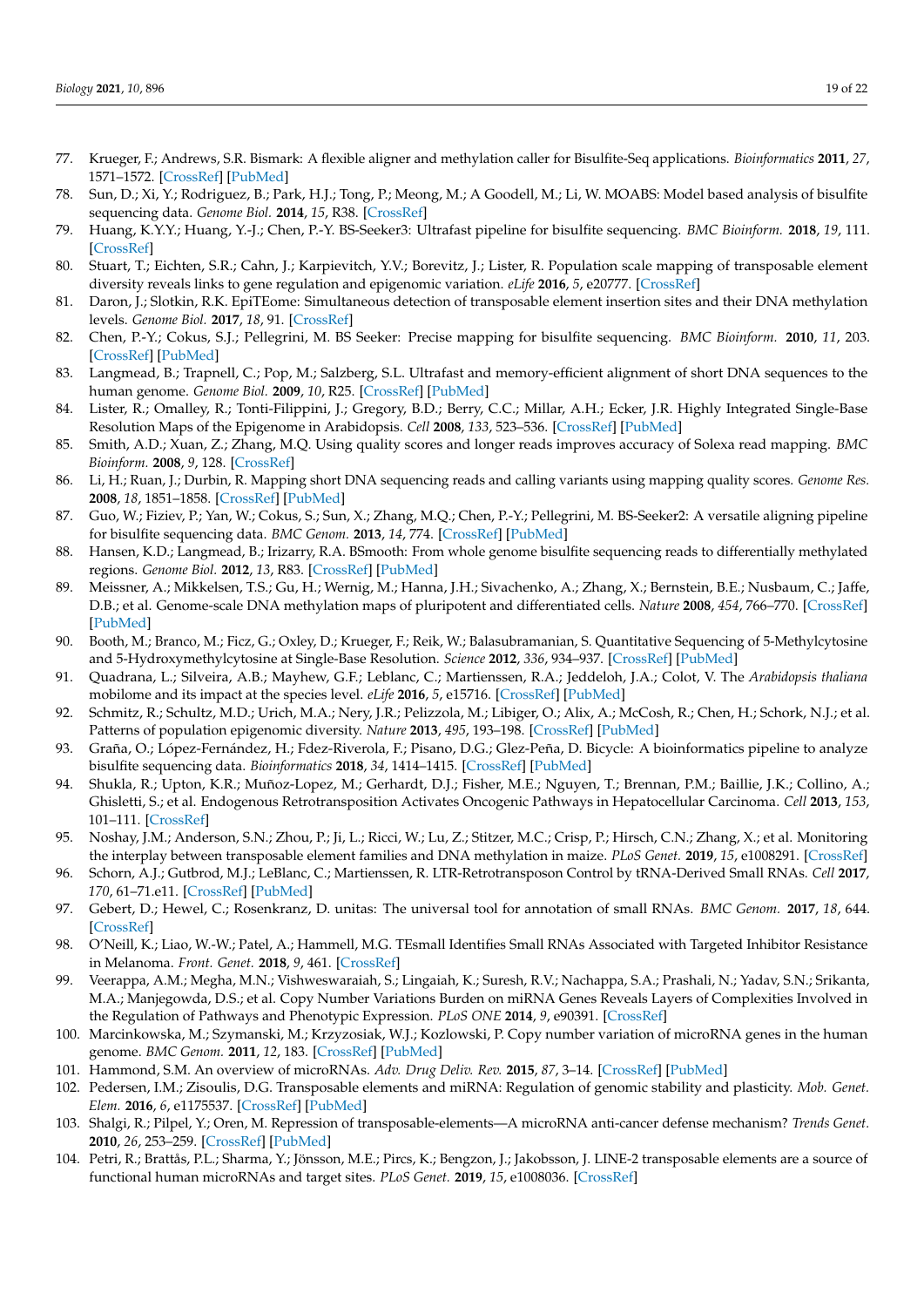- 105. Li, Y.; Li, C.; Xia, J.; Jin, Y. Domestication of Transposable Elements into MicroRNA Genes in Plants. *PLoS ONE* **2011**, *6*, e19212. [\[CrossRef\]](http://doi.org/10.1371/journal.pone.0019212) [\[PubMed\]](http://www.ncbi.nlm.nih.gov/pubmed/21559273)
- <span id="page-19-0"></span>106. Creasey, K.M.; Zhai, J.; Borges, F.; Van Ex, F.; Regulski, M.; Meyers, B.; Martienssen, R.A. miRNAs trigger widespread epigenetically activated siRNAs from transposons in Arabidopsis. *Nature* **2014**, *508*, 411–415. [\[CrossRef\]](http://doi.org/10.1038/nature13069)
- <span id="page-19-1"></span>107. Moxon, S.; Schwach, F.; Dalmay, T.; MacLean, D.; Studholme, D.J.; Moulton, V. A toolkit for analysing large-scale plant small RNA datasets. *Bioinformatics* **2008**, *24*, 2252–2253. [\[CrossRef\]](http://doi.org/10.1093/bioinformatics/btn428) [\[PubMed\]](http://www.ncbi.nlm.nih.gov/pubmed/18713789)
- <span id="page-19-2"></span>108. Stocks, M.B.; Moxon, S.; Mapleson, D.; Woolfenden, H.C.; Mohorianu, I.; Folkes, L.; Schwach, F.; Dalmay, T.; Moulton, V. The UEA sRNA workbench: A suite of tools for analysing and visualizing next generation sequencing microRNA and small RNA datasets. *Bioinformatics* **2012**, *28*, 2059–2061. [\[CrossRef\]](http://doi.org/10.1093/bioinformatics/bts311)
- <span id="page-19-3"></span>109. Hackenberg, M.; Sturm, M.; Langenberger, D.; Falcon-Perez, J.M.; Aransay, A.M. miRanalyzer: A microRNA detection and analysis tool for next-generation sequencing experiments. *Nucleic Acids Res.* **2009**, *37*, W68–W76. [\[CrossRef\]](http://doi.org/10.1093/nar/gkp347)
- <span id="page-19-4"></span>110. Pantano, L.; Estivill, X.; Martí, E. SeqBuster, a bioinformatic tool for the processing and analysis of small RNAs datasets, reveals ubiquitous miRNA modifications in human embryonic cells. *Nucleic Acids Res.* **2010**, *38*, e34. [\[CrossRef\]](http://doi.org/10.1093/nar/gkp1127)
- <span id="page-19-5"></span>111. Morin, R.D.; O'Connor, M.; Griffith, M.; Kuchenbauer, F.; Delaney, A.; Prabhu, A.-L.; Zhao, Y.; McDonald, H.; Zeng, T.; Hirst, M.; et al. Application of massively parallel sequencing to microRNA profiling and discovery in human embryonic stem cells. *Genome Res.* **2008**, *18*, 610–621. [\[CrossRef\]](http://doi.org/10.1101/gr.7179508) [\[PubMed\]](http://www.ncbi.nlm.nih.gov/pubmed/18285502)
- <span id="page-19-6"></span>112. Martí, E.; Pantano, L.; Bañez-Coronel, M.; Llorens, F.; Miñones-Moyano, E.; Porta, S.; Sumoy, L.; Ferrer, I.; Estivill, X. A myriad of miRNA variants in control and Huntington's disease brain regions detected by massively parallel sequencing. *Nucleic Acids Res.* **2010**, *38*, 7219–7235. [\[CrossRef\]](http://doi.org/10.1093/nar/gkq575) [\[PubMed\]](http://www.ncbi.nlm.nih.gov/pubmed/20591823)
- 113. Iida, K.; Jin, H.; Zhu, J.-K. Bioinformatics analysis suggests base modifications of tRNAs and miRNAs in *Arabidopsis thaliana*. *BMC Genom.* **2009**, *10*, 155. [\[CrossRef\]](http://doi.org/10.1186/1471-2164-10-155) [\[PubMed\]](http://www.ncbi.nlm.nih.gov/pubmed/19358740)
- <span id="page-19-23"></span>114. Ebhardt, H.A.; Tsang, H.H.; Dai, D.C.; Liu, Y.; Bostan, B.; Fahlman, R.P. Meta-analysis of small RNA-sequencing errors reveals ubiquitous post-transcriptional RNA modifications. *Nucleic Acids Res.* **2009**, *37*, 2461–2470. [\[CrossRef\]](http://doi.org/10.1093/nar/gkp093) [\[PubMed\]](http://www.ncbi.nlm.nih.gov/pubmed/19255090)
- <span id="page-19-7"></span>115. Kawahara, Y.; Megraw, M.; Kreider, E.; Iizasa, H.; Valente, L.; Hatzigeorgiou, A.G.; Nishikura, K. Frequency and fate of microRNA editing in human brain. *Nucleic Acids Res.* **2008**, *36*, 5270–5280. [\[CrossRef\]](http://doi.org/10.1093/nar/gkn479)
- <span id="page-19-8"></span>116. Fasold, M.; Langenberger, D.; Binder, H.; Stadler, P.F.; Hoffmann, S. DARIO: A ncRNA detection and analysis tool for nextgeneration sequencing experiments. *Nucleic Acids Res.* **2011**, *39*, W112–W117. [\[CrossRef\]](http://doi.org/10.1093/nar/gkr357) [\[PubMed\]](http://www.ncbi.nlm.nih.gov/pubmed/21622957)
- <span id="page-19-9"></span>117. Friedlander, M.; Mackowiak, S.; Li, N.; Chen, W.; Rajewsky, N. miRDeep2 accurately identifies known and hundreds of novel microRNA genes in seven animal clades. *Nucleic Acids Res.* **2012**, *40*, 37–52. [\[CrossRef\]](http://doi.org/10.1093/nar/gkr688) [\[PubMed\]](http://www.ncbi.nlm.nih.gov/pubmed/21911355)
- <span id="page-19-10"></span>118. Friedlander, M.; Chen, W.; Adamidi, C.; Maaskola, J.; Einspanier, R.; Knespel, S.; Rajewsky, N. Discovering microRNAs from deep sequencing data using miRDeep. *Nat. Biotechnol.* **2008**, *26*, 407–415. [\[CrossRef\]](http://doi.org/10.1038/nbt1394)
- <span id="page-19-11"></span>119. Zhu, E.; Zhao, F.; Xu, G.; Hou, H.; Zhou, L.; Li, X.; Sun, Z.; Wu, J. mirTools: microRNA profiling and discovery based on high-throughput sequencing. *Nucleic Acids Res.* **2010**, *38*, W392–W397. [\[CrossRef\]](http://doi.org/10.1093/nar/gkq393)
- <span id="page-19-12"></span>120. Wu, J.; Liu, Q.; Wang, X.; Zheng, J.; Wang, T.; You, M.; Sun, Z.S.; Shi, Q. mirTools 2.0 for non-coding RNA discovery, profiling, and functional annotation based on high-throughput sequencing. *RNA Biol.* **2013**, *10*, 1087–1092. [\[CrossRef\]](http://doi.org/10.4161/rna.25193)
- <span id="page-19-13"></span>121. Axtell, M.J. ShortStack: Comprehensive annotation and quantification of small RNA genes. *RNA* **2013**, *19*, 740–751. [\[CrossRef\]](http://doi.org/10.1261/rna.035279.112)
- <span id="page-19-14"></span>122. Rueda, A.; Barturen, G.; Lebrón, R.; Gómez-Martín, C.; Alganza, Á.; Oliver, J.L.; Hackenberg, M. sRNAtoolbox: An integrated collection of small RNA research tools. *Nucleic Acids Res.* **2015**, *43*, W467–W473. [\[CrossRef\]](http://doi.org/10.1093/nar/gkv555)
- <span id="page-19-15"></span>123. Barturen, G.; Rueda, A.; Hamberg, M.; Alganza, A.; Lebron, R.; Kotsyfakis, M.; Shi, B.-J.; Koppers-Lalic, D.; Hackenberg, M. sRNAbench: Profiling of small RNAs and its sequence variants in single or multi-species high-throughput experiments. *Methods Next Gener. Seq.* **2014**, *1*, 21–31. [\[CrossRef\]](http://doi.org/10.2478/mngs-2014-0001)
- <span id="page-19-16"></span>124. Aparicio-Puerta, E.; Lebrón, R.; Rueda, A.; Gómez-Martín, C.; Giannoukakos, S.; Jáspez, D.; Medina, J.M.; Zubković, A.; Jurak, I.; Fromm, B.; et al. sRNAbench and sRNAtoolbox 2019: Intuitive fast small RNA profiling and differential expression. *Nucleic Acids Res.* **2019**, *47*, W530–W535. [\[CrossRef\]](http://doi.org/10.1093/nar/gkz415)
- <span id="page-19-17"></span>125. Vitsios, D.; Enright, A. Chimira: Analysis of small RNA sequencing data and microRNA modifications. *Bioinformatics* **2015**, *31*, 3365–3367. [\[CrossRef\]](http://doi.org/10.1093/bioinformatics/btv380) [\[PubMed\]](http://www.ncbi.nlm.nih.gov/pubmed/26093149)
- <span id="page-19-18"></span>126. Capece, V.; Vizcaino, J.C.G.; Vidal, R.; Rahman, R.-U.; Centeno, T.P.; Shomroni, O.; Suberviola, I.; Fischer, A.; Bonn, S. Oasis: Online analysis of small RNA deep sequencing data. *Bioinformatics* **2015**, *31*, 2205–2207. [\[CrossRef\]](http://doi.org/10.1093/bioinformatics/btv113) [\[PubMed\]](http://www.ncbi.nlm.nih.gov/pubmed/25701573)
- <span id="page-19-19"></span>127. Tam, O.; Aravin, A.A.; Stein, P.; Girard, A.; Murchison, E.P.; Cheloufi, S.; Hodges, E.; Anger, M.; Sachidanandam, R.; Schultz, R.M.; et al. Pseudogene-derived small interfering RNAs regulate gene expression in mouse oocytes. *Nature* **2008**, *453*, 534–538. [\[CrossRef\]](http://doi.org/10.1038/nature06904) [\[PubMed\]](http://www.ncbi.nlm.nih.gov/pubmed/18404147)
- 128. Hakim, S.T.; Alsayari, M.; McLean, D.C.; Saleem, S.; Addanki, K.C.; Aggarwal, M.; Mahalingam, K.; Bagasra, O. A large number of the human microRNAs target lentiviruses, retroviruses, and endogenous retroviruses. *Biochem. Biophys. Res. Commun.* **2008**, *369*, 357–362. [\[CrossRef\]](http://doi.org/10.1016/j.bbrc.2008.02.025) [\[PubMed\]](http://www.ncbi.nlm.nih.gov/pubmed/18282469)
- <span id="page-19-20"></span>129. Zlotorynski, E. microRNAs suppress transposons. *Nat. Rev. Mol. Cell Biol.* **2014**, *15*, 298–299. [\[CrossRef\]](http://doi.org/10.1038/nrm3788) [\[PubMed\]](http://www.ncbi.nlm.nih.gov/pubmed/24694981)
- <span id="page-19-21"></span>130. Rahman, R.-U.; Gautam, A.; Bethune, J.; Sattar, A.; Fiosins, M.; Magruder, D.S.; Capece, V.; Shomroni, O.; Bonn, S. Oasis 2: Improved online analysis of small RNA-seq data. *BMC Bioinform.* **2018**, *19*, 54. [\[CrossRef\]](http://doi.org/10.1186/s12859-018-2047-z)
- <span id="page-19-22"></span>131. Pogorelcnik, R.; Vaury, C.; Pouchin, P.; Jensen, S.; Brasset, E. sRNAPipe: A Galaxy-based pipeline for bioinformatic in-depth exploration of small RNAseq data. *Mob. DNA* **2018**, *9*, 25. [\[CrossRef\]](http://doi.org/10.1186/s13100-018-0130-7)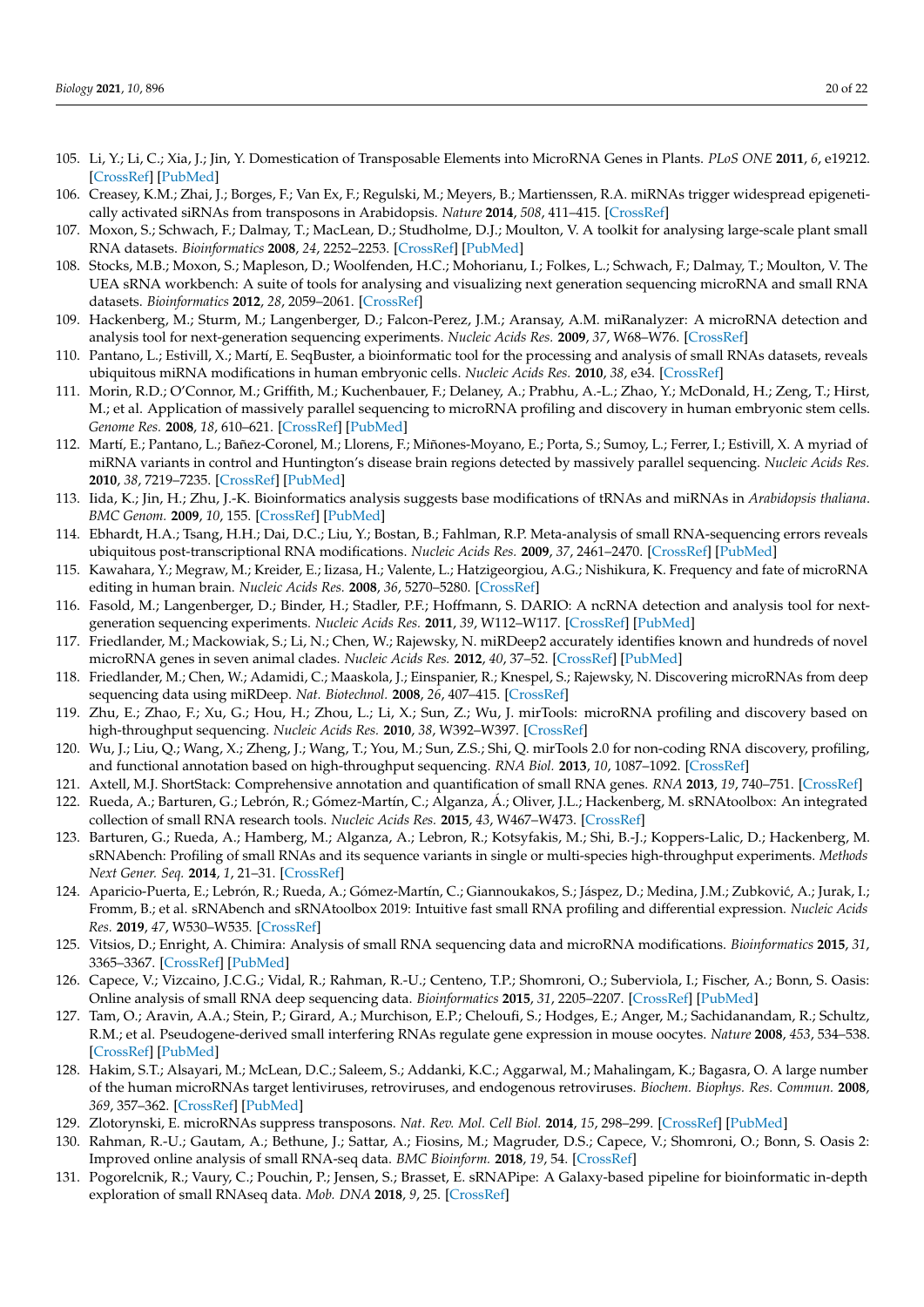- <span id="page-20-0"></span>132. Fallmann, J.; Videm, P.; Bagnacani, A.; Batut, B.; Doyle, M.A.; Klingstrom, T.; Eggenhofer, F.; Stadler, P.F.; Backofen, R.; Grüning, B. The RNA workbench 2.0: Next generation RNA data analysis. *Nucleic Acids Res.* **2019**, *47*, W511–W515. [\[CrossRef\]](http://doi.org/10.1093/nar/gkz353)
- <span id="page-20-1"></span>133. Liu, X.; Bienkowska, J.R.; Zhong, W. GeneTEFlow: A Nextflow-based pipeline for analysing gene and transposable elements expression from RNA-Seq data. *PLoS ONE* **2020**, *15*, e0232994. [\[CrossRef\]](http://doi.org/10.1371/journal.pone.0232994) [\[PubMed\]](http://www.ncbi.nlm.nih.gov/pubmed/32866155)
- <span id="page-20-2"></span>134. Di Tommaso, P.; Chatzou, M.; Floden, E.; Barja, P.P.; Palumbo, E.; Notredame, C. Nextflow enables reproducible computational workflows. *Nat. Biotechnol.* **2017**, *35*, 316–319. [\[CrossRef\]](http://doi.org/10.1038/nbt.3820) [\[PubMed\]](http://www.ncbi.nlm.nih.gov/pubmed/28398311)
- <span id="page-20-3"></span>135. Merkel, D. Docker: Lightweight Linux Containers for Consistent Development and Deployment. *Linux J.* **2014**, *2014*, 2.
- <span id="page-20-4"></span>136. Handzlik, J.E.; Tastsoglou, S.; Vlachos, I.S.; Hatzigeorgiou, A.G. Manatee: Detection and quantification of small non-coding RNAs from next-generation sequencing data. *Sci. Rep.* **2020**, *10*, 705. [\[CrossRef\]](http://doi.org/10.1038/s41598-020-57495-9)
- <span id="page-20-5"></span>137. Di Bella, S.; La Ferlita, A.; Carapezza, G.; Alaimo, S.; Isacchi, A.; Ferro, A.; Pulvirenti, A.; Bosotti, R. A benchmarking of pipelines for detecting ncRNAs from RNA-Seq data. *Brief. Bioinform.* **2020**, *21*, 1987–1998. [\[CrossRef\]](http://doi.org/10.1093/bib/bbz110) [\[PubMed\]](http://www.ncbi.nlm.nih.gov/pubmed/31740918)
- <span id="page-20-6"></span>138. Lau, N.C.; Seto, A.G.; Kim, J.; Kuramochi-Miyagawa, S.; Nakano, T.; Bartel, D.P.; Kingston, R.E. Characterization of the piRNA Complex from Rat Testes. *Science* **2006**, *313*, 363–367. [\[CrossRef\]](http://doi.org/10.1126/science.1130164) [\[PubMed\]](http://www.ncbi.nlm.nih.gov/pubmed/16778019)
- <span id="page-20-7"></span>139. Ozata, D.M.; Gainetdinov, I.; Zoch, A.; O'Carroll, D.; Zamore, P.D. PIWI-interacting RNAs: Small RNAs with big functions. *Nat. Rev. Genet.* **2019**, *20*, 89–108. [\[CrossRef\]](http://doi.org/10.1038/s41576-018-0073-3)
- <span id="page-20-8"></span>140. Aravin, A.A.; Naumova, N.M.; Tulin, A.V.; Vagin, V.V.; Rozovsky, Y.M.; Gvozdev, V.A. Double-stranded RNA-mediated silencing of genomic tandem repeats and transposable elements in the D. melanogaster germline. *Curr. Biol.* **2001**, *11*, 1017–1027. [\[CrossRef\]](http://doi.org/10.1016/S0960-9822(01)00299-8)
- <span id="page-20-9"></span>141. Surani, M.A.; Hajkova, P. Epigenetic Reprogramming of Mouse Germ Cells toward Totipotency. *Cold Spring Harb. Symp. Quant. Biol.* **2010**, *75*, 211–218. [\[CrossRef\]](http://doi.org/10.1101/sqb.2010.75.010)
- <span id="page-20-10"></span>142. Ernst, C.; Odom, D.T.; Kutter, C. The emergence of piRNAs against transposon invasion to preserve mammalian genome integrity. *Nat. Commun.* **2017**, *8*, 1411. [\[CrossRef\]](http://doi.org/10.1038/s41467-017-01049-7)
- <span id="page-20-11"></span>143. Yu, Y.; Xiao, J.; Hann, S.S. The emerging roles of PIWI-interacting RNA in human cancers. *Cancer Manag. Res.* **2019**, *11*, 5895–5909. [\[CrossRef\]](http://doi.org/10.2147/CMAR.S209300) [\[PubMed\]](http://www.ncbi.nlm.nih.gov/pubmed/31303794)
- <span id="page-20-12"></span>144. Robine, N.; Lau, N.C.; Balla, S.; Jin, Z.; Okamura, K.; Kuramochi-Miyagawa, S.; Blower, M.D.; Lai, E.C. A Broadly Conserved Pathway Generates 3<sup>'</sup>UTR-Directed Primary piRNAs. *Curr. Biol.* 2009, 19, 2066–2076. [\[CrossRef\]](http://doi.org/10.1016/j.cub.2009.11.064) [\[PubMed\]](http://www.ncbi.nlm.nih.gov/pubmed/20022248)
- 145. Thomson, T.; Lin, H. The Biogenesis and Function of PIWI Proteins and piRNAs: Progress and Prospect. *Annu. Rev. Cell Dev. Biol.* **2009**, *25*, 355–376. [\[CrossRef\]](http://doi.org/10.1146/annurev.cellbio.24.110707.175327) [\[PubMed\]](http://www.ncbi.nlm.nih.gov/pubmed/19575643)
- 146. Houwing, S.; Kamminga, L.; Berezikov, E.; Cronembold, D.; Girard, A.; Elst, H.V.D.; Filippov, D.V.; Blaser, H.; Raz, E.; Moens, C.; et al. A Role for Piwi and piRNAs in Germ Cell Maintenance and Transposon Silencing in Zebrafish. *Cell* **2007**, *129*, 69–82. [\[CrossRef\]](http://doi.org/10.1016/j.cell.2007.03.026) [\[PubMed\]](http://www.ncbi.nlm.nih.gov/pubmed/17418787)
- <span id="page-20-13"></span>147. Das, P.P.; Bagijn, M.P.; Goldstein, L.D.; Woolford, J.R.; Lehrbach, N.; Sapetschnig, A.; Buhecha, H.R.; Gilchrist, M.J.; Howe, K.; Stark, R.; et al. Piwi and piRNAs Act Upstream of an Endogenous siRNA Pathway to Suppress Tc3 Transposon Mobility in the Caenorhabditis elegans Germline. *Mol. Cell* **2008**, *31*, 79–90. [\[CrossRef\]](http://doi.org/10.1016/j.molcel.2008.06.003) [\[PubMed\]](http://www.ncbi.nlm.nih.gov/pubmed/18571451)
- <span id="page-20-14"></span>148. Perera, B.; Tsai, Z.T.-Y.; Colwell, M.; Jones, T.R.; Goodrich, J.M.; Wang, K.; Sartor, M.A.; Faulk, C.; Dolinoy, D.C. Somatic expression of piRNA and associated machinery in the mouse identifies short, tissue-specific piRNA. *Epigenetics* **2019**, *14*, 504–521. [\[CrossRef\]](http://doi.org/10.1080/15592294.2019.1600389)
- <span id="page-20-15"></span>149. Hirakata, S.; Siomi, M.C. piRNA biogenesis in the germline: From transcription of piRNA genomic sources to piRNA maturation. *Biochim. Biophys. Acta BBA—Gene Regul. Mech.* **2016**, *1859*, 82–92. [\[CrossRef\]](http://doi.org/10.1016/j.bbagrm.2015.09.002) [\[PubMed\]](http://www.ncbi.nlm.nih.gov/pubmed/26348412)
- <span id="page-20-16"></span>150. Zhang, Y.; Wang, X.; Kang, L. A k-mer scheme to predict piRNAs and characterize locust piRNAs. *Bioinformatics* **2011**, *27*, 771–776. [\[CrossRef\]](http://doi.org/10.1093/bioinformatics/btr016) [\[PubMed\]](http://www.ncbi.nlm.nih.gov/pubmed/21224287)
- <span id="page-20-17"></span>151. Liu, X.; Ding, J.; Gong, F. piRNA identification based on motif discovery. *Mol. BioSyst.* **2014**, *10*, 3075–3080. [\[CrossRef\]](http://doi.org/10.1039/C4MB00447G) [\[PubMed\]](http://www.ncbi.nlm.nih.gov/pubmed/25230731)
- <span id="page-20-18"></span>152. Rigoutsos, I.; Floratos, A. Combinatorial pattern discovery in biological sequences: The TEIRESIAS algorithm. *Bioinformatics* **1998**, *14*, 55–67. [\[CrossRef\]](http://doi.org/10.1093/bioinformatics/14.1.55) [\[PubMed\]](http://www.ncbi.nlm.nih.gov/pubmed/9520502)
- <span id="page-20-19"></span>153. Axtell, M.J. Butter: High-Precision Genomic Alignment of Small RNA-Seq Data. *bioRxiv* **2014**, 7427. [\[CrossRef\]](http://doi.org/10.1101/007427)
- <span id="page-20-20"></span>154. Li, H.; Handsaker, R.; Wysoker, A.; Fennell, T.; Ruan, J.; Homer, N.; Marth, G.; Abecasis, G.; Durbin, R. The Sequence Alignment/Map format and SAMtools. *Bioinformatics* **2009**, *25*, 2078–2079. [\[CrossRef\]](http://doi.org/10.1093/bioinformatics/btp352) [\[PubMed\]](http://www.ncbi.nlm.nih.gov/pubmed/19505943)
- <span id="page-20-21"></span>155. Wang, K.; Liang, C.; Liu, J.; Xiao, H.; Huang, S.; Xu, J.; Li, F. Prediction of piRNAs using transposon interaction and a support vector machine. *BMC Bioinform.* **2014**, *15*, 419. [\[CrossRef\]](http://doi.org/10.1186/s12859-014-0419-6) [\[PubMed\]](http://www.ncbi.nlm.nih.gov/pubmed/25547961)
- <span id="page-20-22"></span>156. Tafer, H.; Hofacker, I.L. RNAplex: A fast tool for RNA–RNA interaction search. *Bioinformatics* **2008**, *24*, 2657–2663. [\[CrossRef\]](http://doi.org/10.1093/bioinformatics/btn193) [\[PubMed\]](http://www.ncbi.nlm.nih.gov/pubmed/18434344)
- <span id="page-20-23"></span>157. Luo, L.; Li, D.; Zhang, W.; Tu, S.; Zhu, X.; Tian, G. Accurate Prediction of Transposon-Derived piRNAs by Integrating Various Sequential and Physicochemical Features. *PLoS ONE* **2016**, *11*, e0153268. [\[CrossRef\]](http://doi.org/10.1371/journal.pone.0153268) [\[PubMed\]](http://www.ncbi.nlm.nih.gov/pubmed/27074043)
- <span id="page-20-24"></span>158. Li, D.; Luo, L.; Zhang, W.; Liu, F.; Luo, F. A genetic algorithm-based weighted ensemble method for predicting transposon-derived piRNAs. *BMC Bioinform.* **2016**, *17*, 329. [\[CrossRef\]](http://doi.org/10.1186/s12859-016-1206-3)
- <span id="page-20-25"></span>159. Han, B.; Wang, W.; Zamore, P.D.; Weng, Z. piPipes: A set of pipelines for piRNA and transposon analysis via small RNA-seq, RNA-seq, degradome- and CAGE-seq, ChIP-seq and genomic DNA sequencing. *Bioinformatics* **2014**, *31*, 593–595. [\[CrossRef\]](http://doi.org/10.1093/bioinformatics/btu647)
- <span id="page-20-26"></span>160. Liu, B.; Yang, F.; Chou, K.-C. 2L-piRNA: A Two-Layer Ensemble Classifier for Identifying Piwi-Interacting RNAs and Their Function. *Mol. Ther. Nucleic Acids* **2017**, *7*, 267–277. [\[CrossRef\]](http://doi.org/10.1016/j.omtn.2017.04.008)
- <span id="page-20-27"></span>161. Zhou, X.; Li, Z.; Dai, Z.; Zou, X. Predicting methylation status of human DNA sequences by pseudo-trinucleotide composition. *Talanta* **2011**, *85*, 1143–1147. [\[CrossRef\]](http://doi.org/10.1016/j.talanta.2011.05.043)